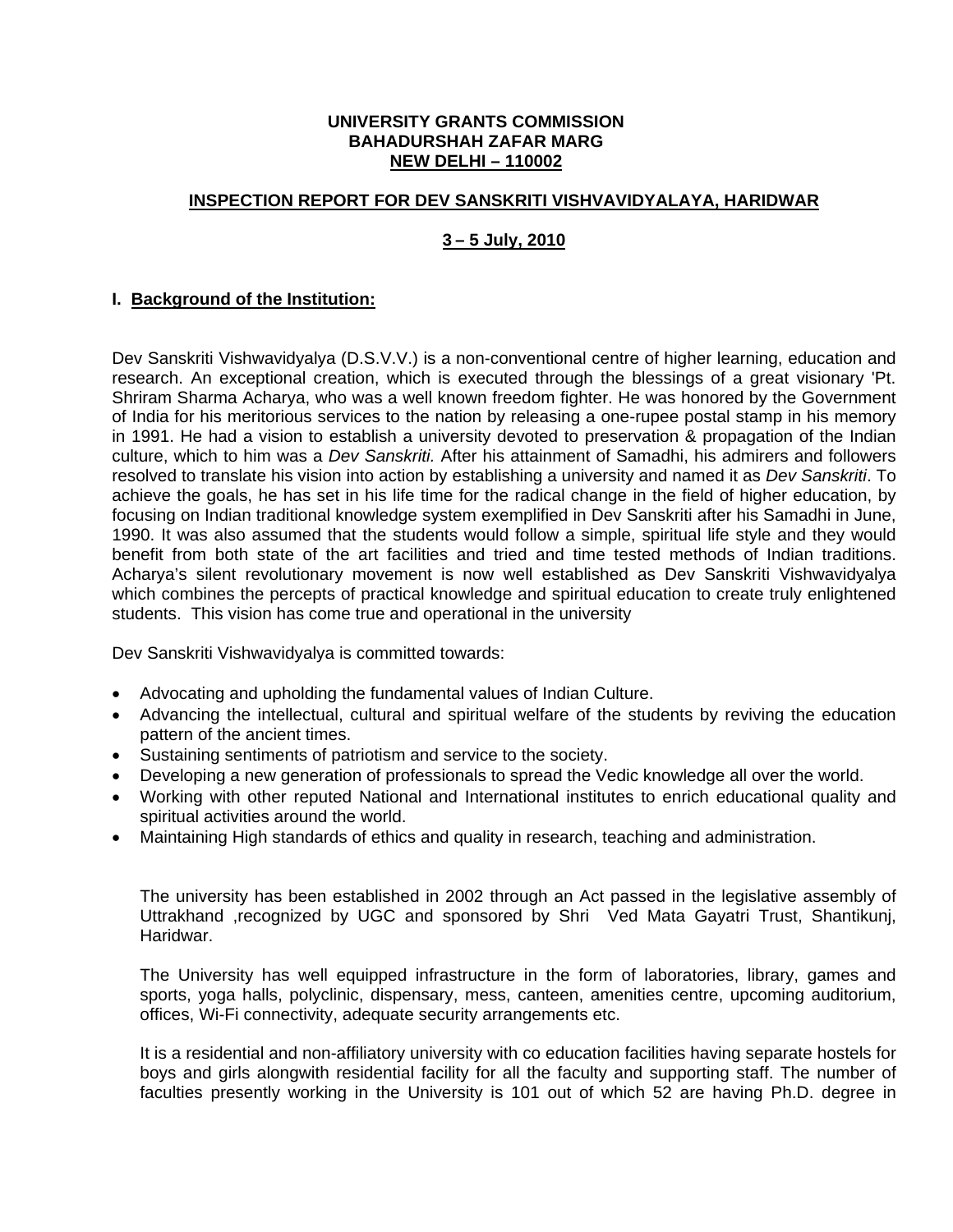different disciplines. So far more than 3,000 students have completed their education through different programs in the university besides more than 9,000 students who have completed programmes through distance education. These students have come from different states of the country reflecting a truly national character of the university.

A unique feature of the university is seen in terms of 'Life Donors' and 'Time Donors' working as faculty and staff and contributions made by socially conscious people through which it meets all its capital requirements and shortfall in revenue expenses. It has a provision to provide fellowship and scholarship to all the needy students. It is worth mentioning that the university does not charge any tuition fee but takes only maintenance charges towards hostel, mess, library, laboratory, and computers etc.

The internship programme is also one of the distinguishing features of a D.S.V.V. education. This unique programme not only guarantees students application of what they've learnet in class, but also presents an opportunity for them to gain valuable career-related experience, make contacts in their chosen field, and better the world through their knowledge. An internship is compulsory for every course, and a special department at the university helps every student find an internship that suits his or her needs.

## **II. Composition of the Expert Committee:**

| 1. Prof. Vachaspati Upadhyaya<br>Vice-Chancellor<br>Lal Bahadur Shastri Rastriya Sanskrit Vidyapeeth<br>New Delhi-110 016                    | Chairman |
|----------------------------------------------------------------------------------------------------------------------------------------------|----------|
| 2. Dr. Pankaj T. Chande<br>Vice-Chancellor<br>Kavikulguru Kalidas SanskritVishwavidyalya<br>Prashaskiya Bhawan, Mauda Road<br>Ramtek-441 106 | Member   |
| 3. Prof. Aditya Shastri<br>Vice-Chancellor<br>Banasthali Vidyapeeth<br>Banasthali-304 022                                                    | Member   |
| 4. Prof. S.N. Roy<br>Formerly Pro Vice-Chancellor<br>C.Charan Singh Universigy<br>Meerut-250 005                                             | Member   |
| 5. Dr. I. V. Basavaraddi<br>Director<br>Morarji Desai National Institute of Yoga<br>68, Ashoka Road, Near Gole Dakhana<br>New Delhi-110 001  | Member   |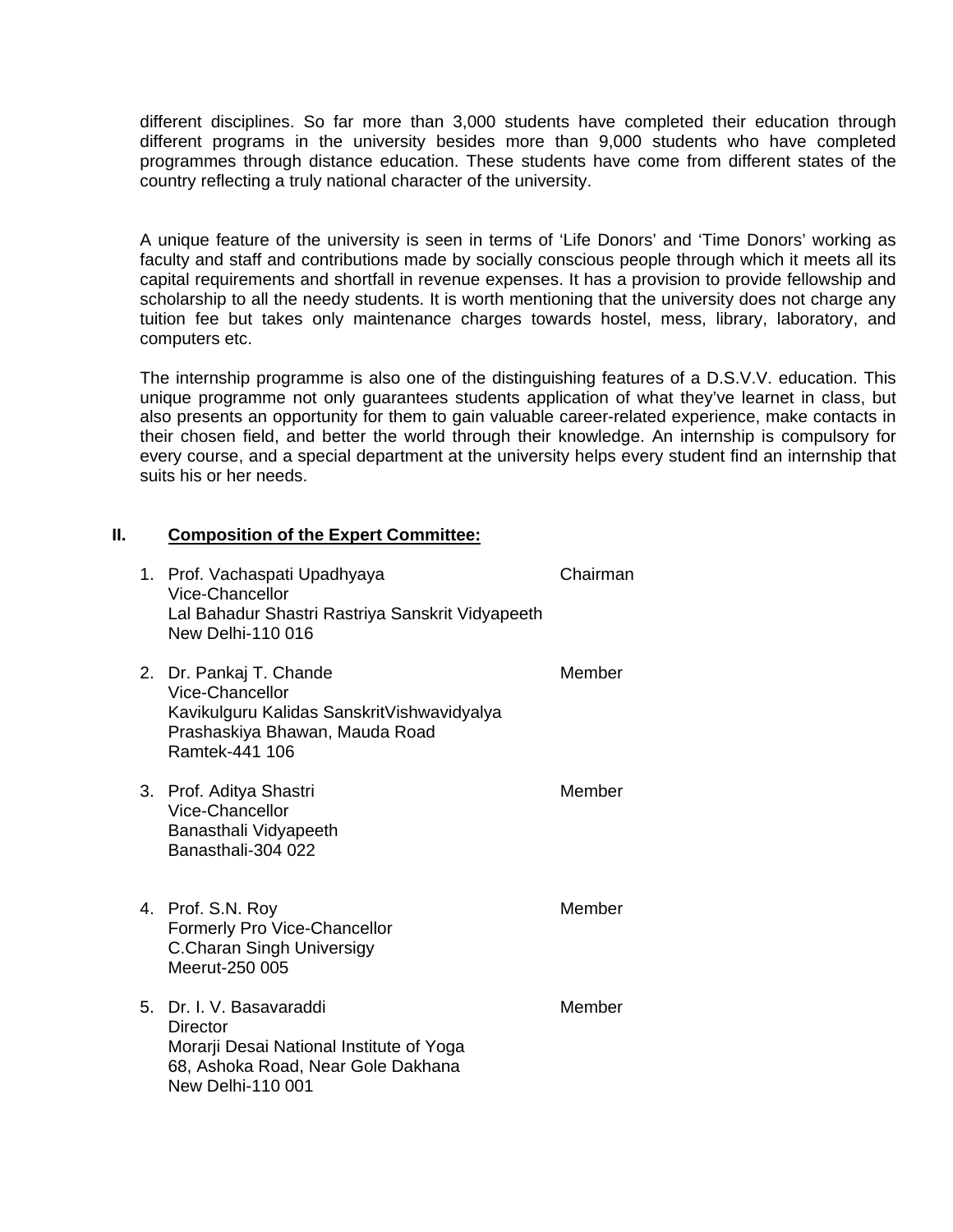6. Prof. S.N. Kapoor Member Former HOD Department of Ancient History and Culture Lucknow University Lucknow-226 007

7. Dr. (Mrs.) Lata Gairola **Member** Member Professor of Psychology H.N.B. Garhwal University Srinagar (Garhwal)

8. Dr. K. P. Singh Member Secretary Joint Secretary University Grants Commission New Delhi.-110 002

The meeting of the Committee was held on 3-5 July, 2010. The Committee first met for an internal discussion on 3<sup>rd</sup> July, 2010 at 9.30 A.M. where Prof. Vachaspati Upadhyaya, Chairman of the Committee welcomed all the members. Dr. K. P. Singh, Member Secretary of the Committee briefed the members about the provisions of the UGC (Establishment of and Maintenance of Standards in Private Universities) Regulation, 2003 and requested all the members to give their specific comments and observations regarding the university in view of the UGC Regulations, 2003. The specific provisions in the Regulations, where the Committee was required to give particular attention were also discussed in the meeting. Thereafter, the formal meeting of the Committee started at 10.00 A.M. when the Vice Chancellor and senior functionaries of the university welcomed the Committee. The Vice Chancellor made a detailed presentation about the university. He highlighted the progress made by the university so far and the innovative courses being run by the university. He also apprised the Committee regarding the governance system, the admission procedure, the examination system and the future plans of the university. After that, Committee visited various departments and inspected other infrastructural facilities, available with the university. On the same day, the Committee interacted with Dr. Pranav Pandya, the Hon'ble Chancellor of the university. On  $4<sup>th</sup>$  July, 2010, Committee visited the other remaining departments, library, hostels and laboratories of the university. The Committee interacted separately with the teachers, not-teaching staff and students. The discussions were healthy and fruitful. In the evening, the Committee met for internal discussion where all members shared their views about the university and then the process of report writing was started.

#### **III. Inspection Report :**

| 1. | Name of the University with                                                                                      | Dev Sanskriti Vishwavidyalya, Haridwar (Uttarakhand)       |
|----|------------------------------------------------------------------------------------------------------------------|------------------------------------------------------------|
|    | notification No. & date of State                                                                                 | No. 123/Vidhayee & Sansadiy Karya/2002 (Act No. 4 of 2002) |
|    | Govt.                                                                                                            | Dated: Dehradun April 11, 2002 (Annexure-I)                |
| 2. | Registered Office of the University                                                                              | Shantikunj, Haridwar-249 411                               |
| 3. | Name and Headquarters /<br>Promoting<br>agency                                                                   | Shri Vedamata Gayatri Trust<br>Shantikunj, Haridwar        |
| 4. | Whether the agency is involved in<br>promoting/running any other<br>University / Institution? If yes,<br>details | No.                                                        |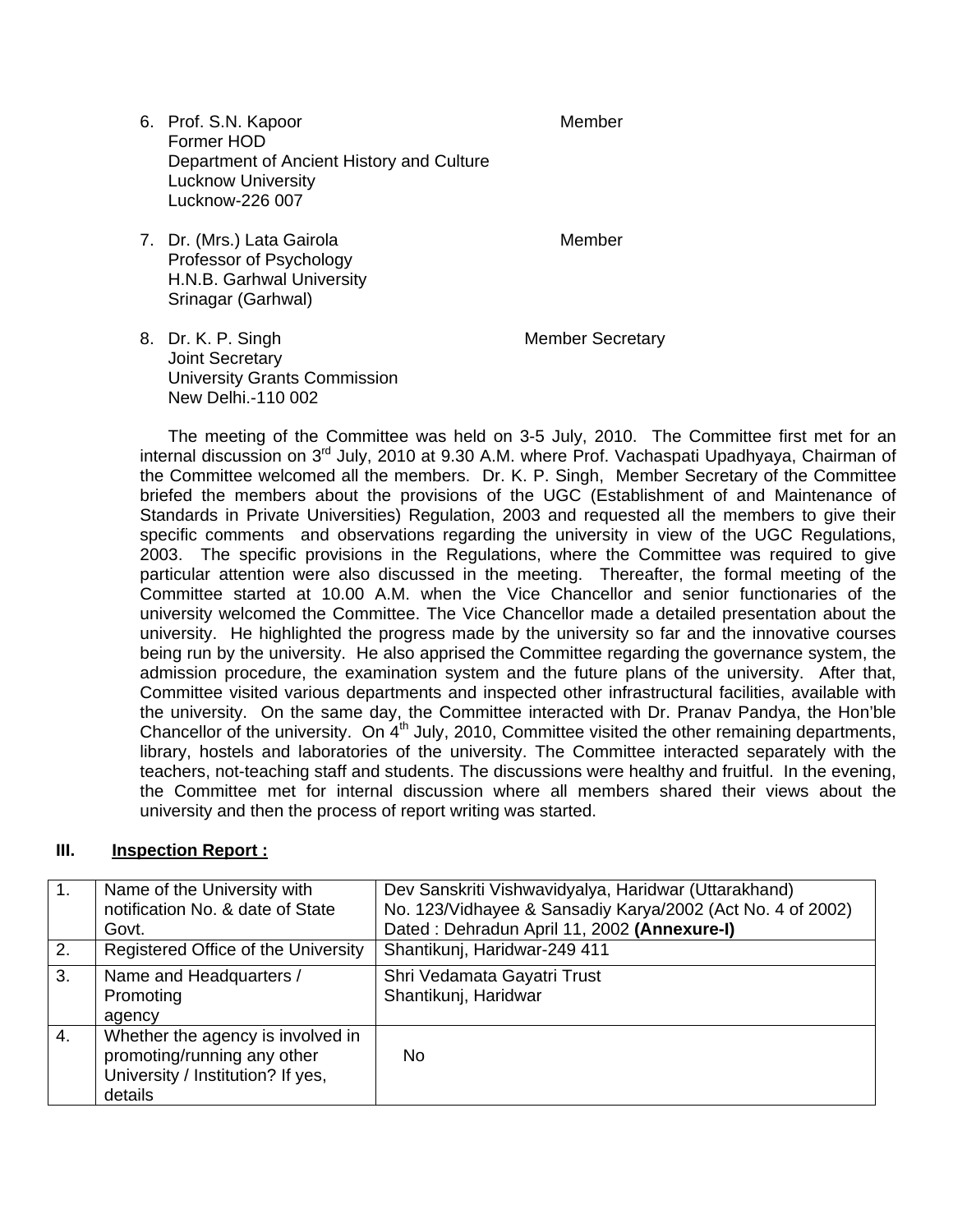| 5. | <b>Territorial Jurisdiction</b>                                                                   | <b>Uttarakhand State</b>                                                                                                                                                                                                                                                                                                                                                                                                                                                                                                                                                                                                                                                                                                                                                                                                                                                                                                                                                                                                                                                                                                                                                                                                                                                                                                                                                                                                                               |  |  |  |
|----|---------------------------------------------------------------------------------------------------|--------------------------------------------------------------------------------------------------------------------------------------------------------------------------------------------------------------------------------------------------------------------------------------------------------------------------------------------------------------------------------------------------------------------------------------------------------------------------------------------------------------------------------------------------------------------------------------------------------------------------------------------------------------------------------------------------------------------------------------------------------------------------------------------------------------------------------------------------------------------------------------------------------------------------------------------------------------------------------------------------------------------------------------------------------------------------------------------------------------------------------------------------------------------------------------------------------------------------------------------------------------------------------------------------------------------------------------------------------------------------------------------------------------------------------------------------------|--|--|--|
| 6. | Date of Visit                                                                                     | July $3^{\text{rd}}$ - $5^{\text{th}}$ , 2010                                                                                                                                                                                                                                                                                                                                                                                                                                                                                                                                                                                                                                                                                                                                                                                                                                                                                                                                                                                                                                                                                                                                                                                                                                                                                                                                                                                                          |  |  |  |
| 7. | Programmes permitted to be<br>Offered by Gazette notification of<br>State Govt. and its reference | As laid down in the Gazette notification of Govt. of Uttrakhand,<br>the Objective of the University are, interalia, as under:<br>Dissemination of the tenets of Indian Culture and<br>$\bullet$<br>human values<br>Education and research in the disciplines of Dev<br>$\bullet$<br>Sanskriti (Divine Culture) and a proper blend of<br>Science and Spirituality.<br>Conducting research on various streams of Science<br>$\bullet$<br>based on ancient Vedic Culture like Ayurveda,<br>Science of mantras, Yogic Science, Psychology<br>Cosmology, Jyotish, Science of Yagya, Alternative<br>Medicinal Therapies etc.<br>Teaching and research in the fields related to self<br>$\bullet$<br>employment,<br>disaster<br>management,<br>village<br>management, etc. with a view to ushering of a new<br>social order (i.e. formation of ideal person, ideal family<br>ideal society) based upon the vision of<br>and<br>development of divinity in man and appearance of<br>Heavenly living on earth.<br>To provide for instruction and training in such<br>$\bullet$<br>branches of learning as it may deem fit.<br>To undertake moral studies and other activities to<br>$\bullet$<br>contribute to the cultural development of the society in<br>special perspective of Uttarakhand culture.<br>To do all such other acts and other operation as may<br>be necessary or feasible in furtherance of the objects<br>of the University. (Annexure- II) |  |  |  |
| 8. | Whether all documents<br>requested by the<br><b>Inspection Team</b><br>provided.                  | Yes                                                                                                                                                                                                                                                                                                                                                                                                                                                                                                                                                                                                                                                                                                                                                                                                                                                                                                                                                                                                                                                                                                                                                                                                                                                                                                                                                                                                                                                    |  |  |  |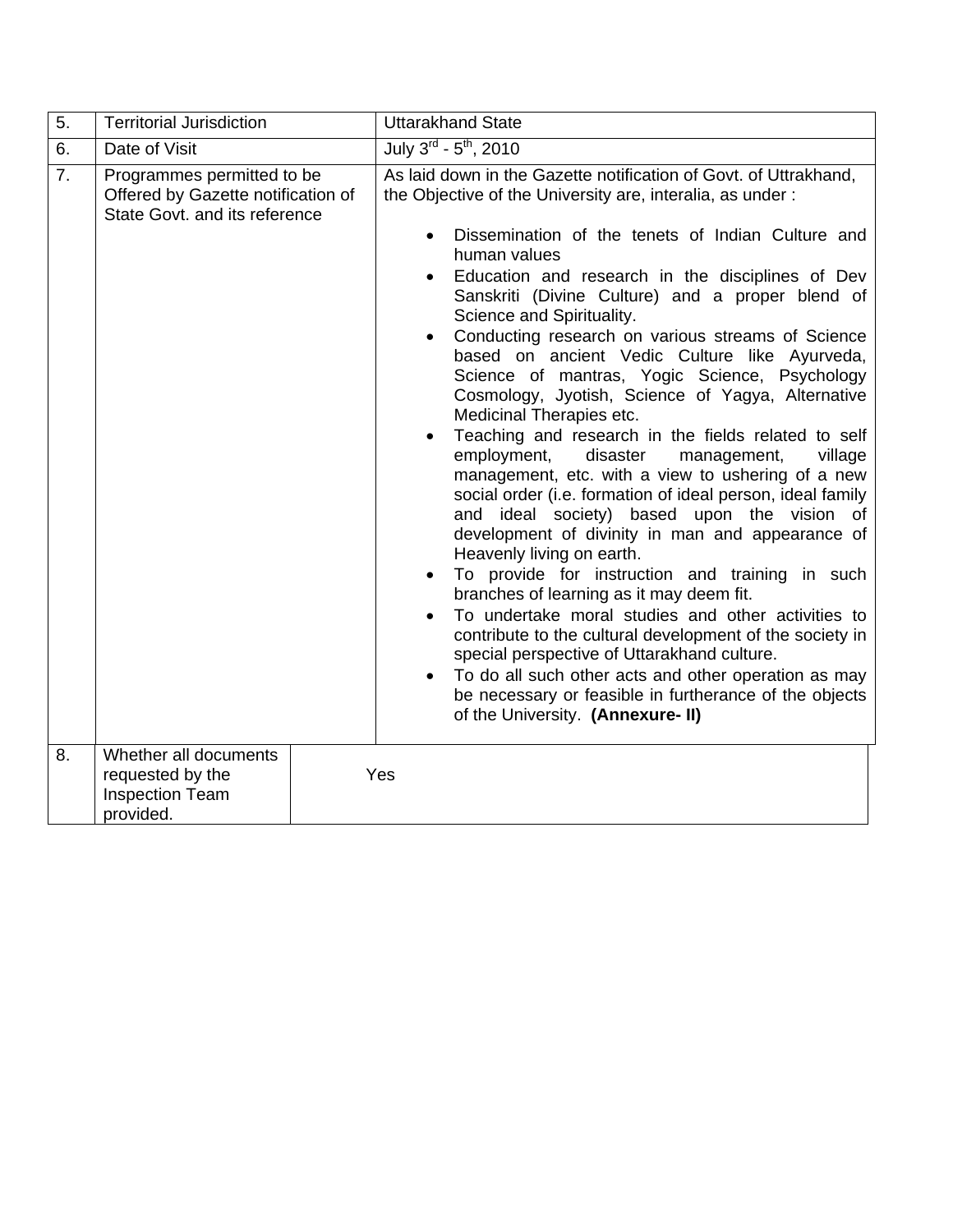| 9.  | If no, what are the<br>deficit documents (List      | N.A.                                  |                                                   |                                                                   |                                                                        |  |  |  |
|-----|-----------------------------------------------------|---------------------------------------|---------------------------------------------------|-------------------------------------------------------------------|------------------------------------------------------------------------|--|--|--|
|     | to be enclosed)                                     |                                       |                                                   |                                                                   |                                                                        |  |  |  |
| 10. | <b>Whether Administrative</b><br>authorities like   | Yes                                   |                                                   |                                                                   |                                                                        |  |  |  |
|     | Governing council,                                  |                                       |                                                   |                                                                   |                                                                        |  |  |  |
|     | Academic Council and                                |                                       |                                                   |                                                                   |                                                                        |  |  |  |
|     | <b>BOS</b> formed and                               |                                       |                                                   |                                                                   |                                                                        |  |  |  |
|     | minutes of their                                    |                                       |                                                   |                                                                   |                                                                        |  |  |  |
|     | meeting produced?                                   |                                       |                                                   |                                                                   |                                                                        |  |  |  |
| 11. | Source of finance and                               |                                       |                                                   | i) Interest from endowment fund, development fund & saving        |                                                                        |  |  |  |
|     | quantum of funds                                    | accounts                              |                                                   |                                                                   |                                                                        |  |  |  |
|     | available-<br>Form fees:                            | 2007-08<br>2008-09 1,28,924.00        | 21,749.00                                         |                                                                   |                                                                        |  |  |  |
|     | From State Govt.                                    | 2009-10 5,33,403.00                   |                                                   |                                                                   |                                                                        |  |  |  |
|     | From UGC                                            |                                       |                                                   |                                                                   |                                                                        |  |  |  |
|     | From other sources                                  |                                       |                                                   |                                                                   | ii) The university does not charge any tuition fees from the students. |  |  |  |
|     | (details)                                           |                                       |                                                   | Instead, it receives maintenance charges towards hostel, mess,    |                                                                        |  |  |  |
|     | a) from fees:                                       |                                       |                                                   | computer, library, internet, sports etc. The maintenance charges  |                                                                        |  |  |  |
|     |                                                     |                                       | received during last three years is given below : |                                                                   |                                                                        |  |  |  |
|     |                                                     | 2007-08                               |                                                   | 1,09,13,648                                                       |                                                                        |  |  |  |
|     |                                                     | 2008-09                               |                                                   | 1,34, 59, 213                                                     |                                                                        |  |  |  |
|     |                                                     | 2009-10                               |                                                   | 1,68,44,847                                                       |                                                                        |  |  |  |
|     | b) From State Govt.                                 | <b>No</b>                             |                                                   |                                                                   |                                                                        |  |  |  |
|     | c) From UGC                                         | <b>No</b>                             |                                                   |                                                                   |                                                                        |  |  |  |
|     | d) From other                                       |                                       |                                                   | All revenue deficit is met by the sponsoring Trust 'Shri Ved Mata |                                                                        |  |  |  |
|     | sources(details)                                    | Gayatri Trust'.                       |                                                   |                                                                   |                                                                        |  |  |  |
| 12. | Corpus Fund of the<br>Society / Trust shown         | Rs. 25,19,64,244.00<br>(Annexure-III) |                                                   |                                                                   |                                                                        |  |  |  |
|     | to the Inspecting Team                              |                                       |                                                   |                                                                   |                                                                        |  |  |  |
| 13. | Statement of income &                               | Year                                  | 2008-09                                           | 2007-08                                                           | 2006-07                                                                |  |  |  |
|     | expenditure for the last                            | Income                                | 23.525.233.00                                     | 15.230,882.00                                                     | 8,497,266.00                                                           |  |  |  |
|     | 3 years (year-wise)                                 | Expenditure                           | 30,236,509.00                                     | 18,890,675.00                                                     | 13,044,081.00                                                          |  |  |  |
|     |                                                     | Surplus/defic                         | $-6,711,276.00$                                   | $-3,659,793.00$                                                   | $-4,546,815.00$                                                        |  |  |  |
|     |                                                     | it                                    |                                                   |                                                                   |                                                                        |  |  |  |
|     |                                                     |                                       | Deficit is met by the sponsoring Trust.           |                                                                   |                                                                        |  |  |  |
|     |                                                     |                                       |                                                   |                                                                   |                                                                        |  |  |  |
| 14. | i)Land Documents, if                                | Haridwar, Uttarakhand                 |                                                   |                                                                   |                                                                        |  |  |  |
|     | shown, area of land                                 |                                       |                                                   |                                                                   |                                                                        |  |  |  |
|     | registered in the name<br>of the University and its | (Annexure-IV)                         | The university has total land of 68.06 acres.     |                                                                   |                                                                        |  |  |  |
|     | location in the State.                              |                                       |                                                   |                                                                   |                                                                        |  |  |  |
|     | ii) Deposits made in the                            |                                       |                                                   | Deposit made with NCTE for the B.Ed.Programme: Rs 8 lakh only     |                                                                        |  |  |  |
|     | name of the                                         |                                       |                                                   |                                                                   |                                                                        |  |  |  |
|     | Society/University,                                 |                                       | The university has also made following deposits-  |                                                                   |                                                                        |  |  |  |
|     | separately or jointly                               | Endowment Fund 2006-07                |                                                   | 5,08983                                                           |                                                                        |  |  |  |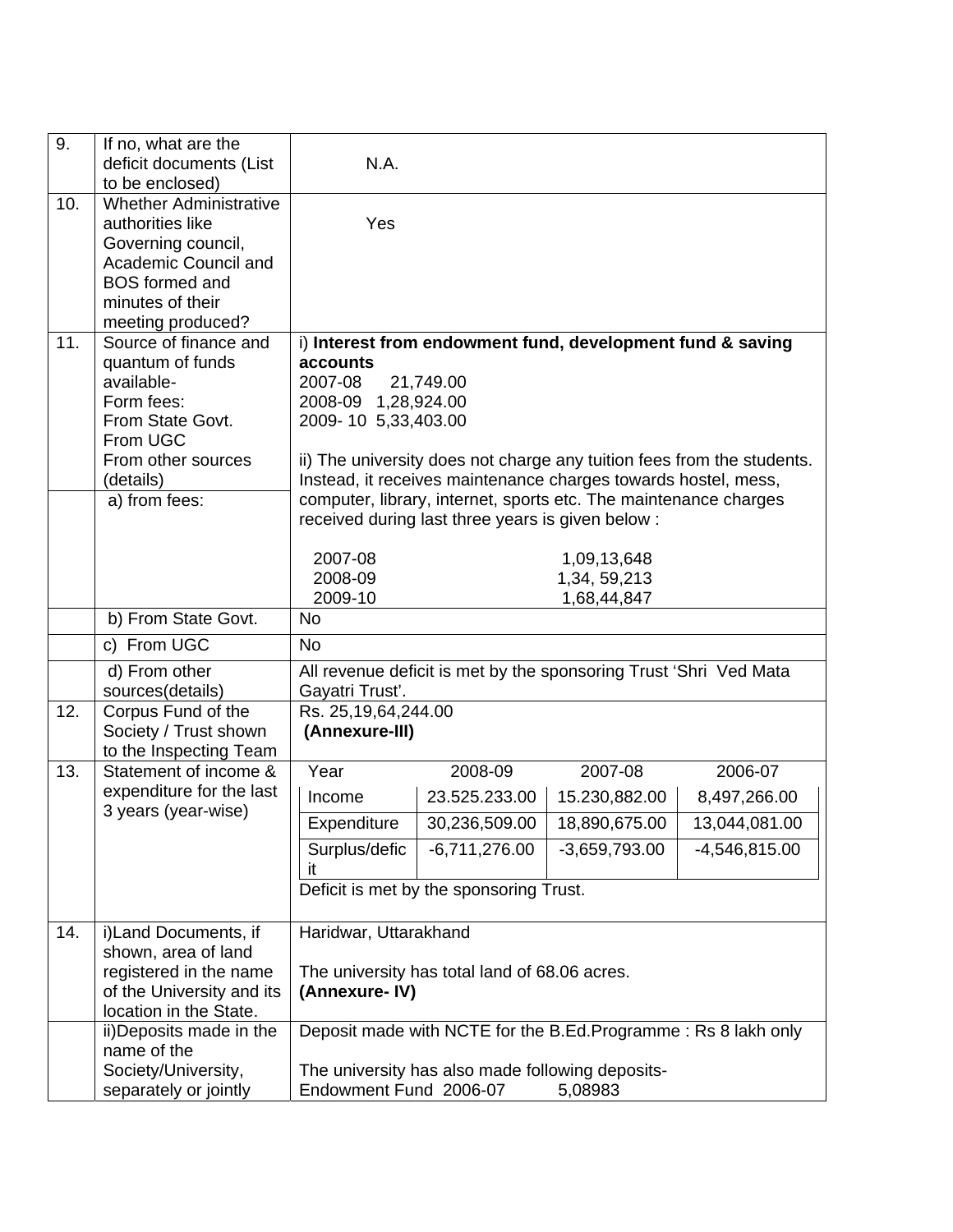|          | with the State<br>authorities                                                                                                                                                                          |                                                         | Development Fund:                                                                     |                                                                                | 2007-08<br>2008-09<br>2009-10<br>2006-07<br>2007-08<br>2008-09<br>2009-10 | 5,08983<br>5,08983<br>5,08983<br>26,943<br>47,26,947<br>74,26,947<br>78, 26, 947 |                                |                                                                                                  |           |                                                          |  |
|----------|--------------------------------------------------------------------------------------------------------------------------------------------------------------------------------------------------------|---------------------------------------------------------|---------------------------------------------------------------------------------------|--------------------------------------------------------------------------------|---------------------------------------------------------------------------|----------------------------------------------------------------------------------|--------------------------------|--------------------------------------------------------------------------------------------------|-----------|----------------------------------------------------------|--|
| 15       | <b>Administrative Office</b><br>details:<br>i) Total plinth area                                                                                                                                       |                                                         | VC office<br>Registrar office<br>Finance office<br>Administrative office<br>Reception | Controller of examination<br><b>Students waiting Room</b>                      |                                                                           | Area<br>(Sq.mt.)<br>46.19<br>89.30<br>36.00<br>89.29<br>89.29<br>211.91<br>52.21 |                                | Sq ft<br>497.00<br>960.86<br>337.36<br>960.76<br>960.76<br>2280.15<br>561.77                     |           |                                                          |  |
|          | ii) Built up area                                                                                                                                                                                      |                                                         | 44074.16 sq m.                                                                        |                                                                                |                                                                           |                                                                                  |                                |                                                                                                  |           |                                                          |  |
|          | iii) Separate office for<br>Vice-Chancellor,<br>Registrar, Finance<br>Officer, Controller of<br>Examination,<br>Administrative Office,<br>Committee room,<br>reception, student's<br>waiting room etc. |                                                         | Yes                                                                                   |                                                                                |                                                                           |                                                                                  |                                |                                                                                                  |           |                                                          |  |
| 16<br>×, | <b>Building details</b><br>etc.<br>i) Permanent                                                                                                                                                        | <b>Building*</b>                                        | Name of the                                                                           | <b>Owners</b><br>hip<br>(own<br>building<br>or<br>rented)                      | <b>Plinth</b><br>Area in<br>Sq.m.                                         | <b>Covere</b><br>d Area<br>in.<br>Sq. m.                                         | <b>Cos</b><br>t<br>(in<br>Lac) | <b>Status of</b><br>building i.e.<br>complete/inco<br>mplete<br>(Probable date<br>of completion) | authority | Whether plans<br>& estimates<br>approved by<br>competent |  |
|          |                                                                                                                                                                                                        |                                                         | 1) Existing<br><b>Sriram Bhawan</b><br>(Academic &<br>Administrative<br>Building G+2) |                                                                                | 1404.2<br>3                                                               | 4249.5<br>$\overline{7}$                                                         | 340                            | Complete                                                                                         | Approved  |                                                          |  |
|          |                                                                                                                                                                                                        | Chetanya<br><b>Bhawan</b><br>(Academic<br>Building G+2) |                                                                                       | Building is being provided by<br>dmata Gayatri Trust for the<br>the university | 1857.2<br>8                                                               | 5261.5<br>0                                                                      | 400                            | Complete                                                                                         |           |                                                          |  |
|          |                                                                                                                                                                                                        | $G+3)$                                                  | <b>Boys Hostel</b><br>(Arvind Bhawan                                                  | use of<br>Land & Building<br>Shri Vedmata<br>exclusive use o                   | 1250.5<br>1                                                               | 5034.4<br>5                                                                      | 270                            | Complete                                                                                         |           |                                                          |  |
|          |                                                                                                                                                                                                        | $G+3)$                                                  | <b>Boys Hostel</b><br>(Panini Bhawan                                                  |                                                                                | 1250.5<br>1                                                               | 5034.4<br>5                                                                      | 270                            | Complete                                                                                         |           |                                                          |  |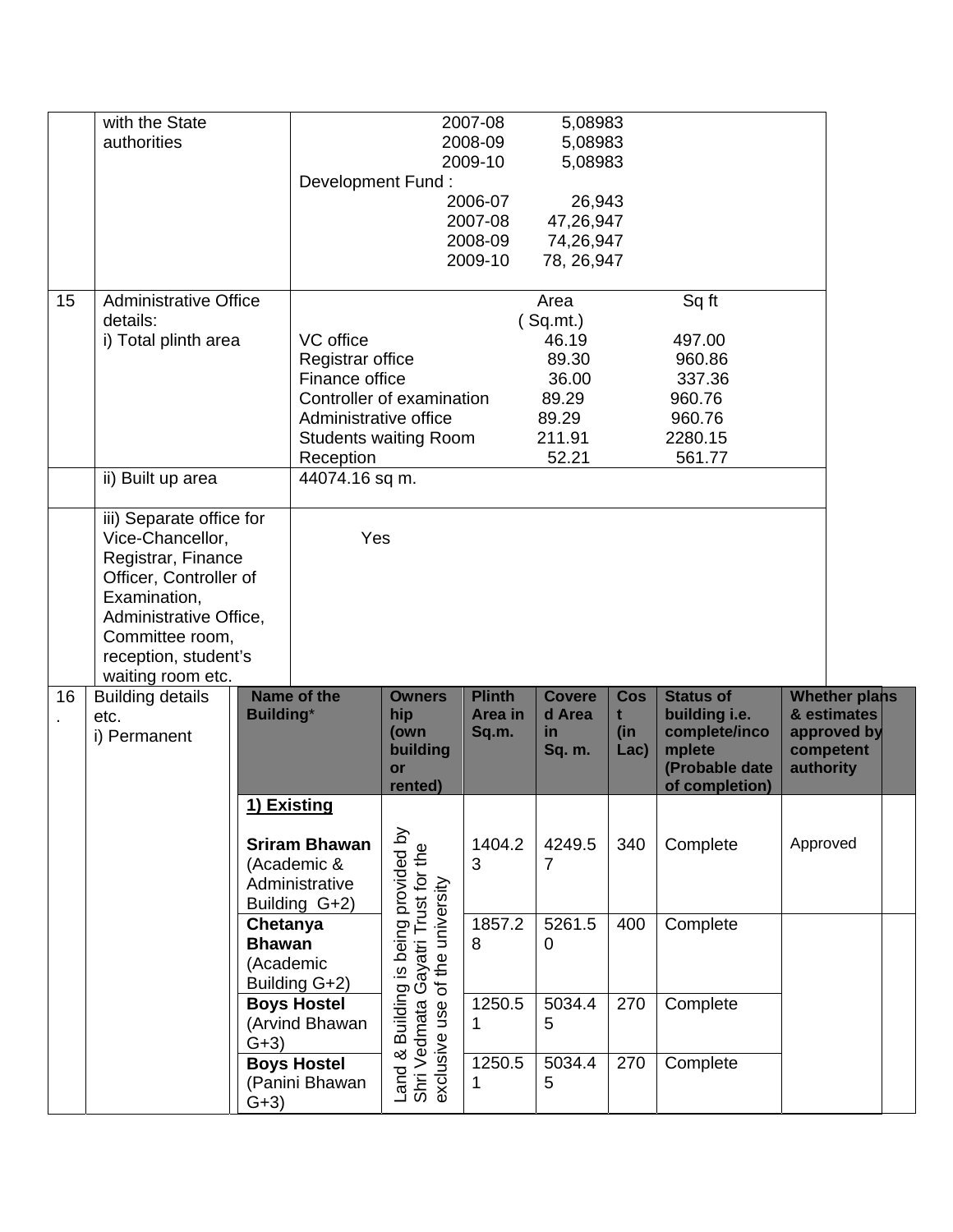|         | Mess &                |                                                                                                            | 1211.9 | 2464.3         | 225            | Complete |          |
|---------|-----------------------|------------------------------------------------------------------------------------------------------------|--------|----------------|----------------|----------|----------|
|         | <b>Kitchen</b>        |                                                                                                            | 8      | 3              |                |          |          |
| (Maa    |                       |                                                                                                            |        |                |                |          |          |
|         | Anandmayee            |                                                                                                            |        |                |                |          |          |
|         | Bhawan G+1)           |                                                                                                            |        |                |                |          | Approved |
|         | <b>Staff Qtrs.</b>    |                                                                                                            | 476.53 | 967.40         | 55             | Complete |          |
|         | (Gautam               |                                                                                                            |        |                |                |          |          |
|         | Bhawan $+1$ )         |                                                                                                            |        |                |                |          |          |
|         | <b>Staff Qtrs.</b>    |                                                                                                            | 1120.0 | 3491.2         | 175            | Complete |          |
|         | (Augustya             |                                                                                                            | 8      | $\overline{2}$ |                |          |          |
|         | Bhawan G+2)           |                                                                                                            |        |                |                |          |          |
|         | <b>Staff Qtrs.</b>    |                                                                                                            | 414.74 | 1254.1         | 75             | Complete |          |
|         | (Sandeepni            |                                                                                                            |        | 3              |                |          |          |
|         | Bhawan G+2)           |                                                                                                            |        |                |                |          |          |
|         | <b>Staff Qtrs.</b>    |                                                                                                            | 414.74 | 1254.1         | 75             | Complete |          |
|         | (Shaunak              |                                                                                                            |        | 3              |                |          |          |
|         | Bhawan G+2)           |                                                                                                            |        |                |                |          |          |
|         |                       |                                                                                                            |        |                |                |          |          |
|         |                       |                                                                                                            |        |                |                |          |          |
|         |                       |                                                                                                            |        |                |                |          |          |
|         |                       |                                                                                                            |        |                |                |          |          |
|         |                       |                                                                                                            |        |                |                |          |          |
|         | <b>Staff Qtrs.</b>    |                                                                                                            | 615.57 | 1937.3         | 115            | Complete |          |
|         | (Kanva Bhawan         |                                                                                                            |        | 1              |                |          |          |
| $G+2)$  |                       |                                                                                                            |        |                |                |          |          |
|         | Library               |                                                                                                            | 260.77 | 1560.2         | 125            | Complete |          |
|         | (Arya Bhatt           |                                                                                                            |        | 0              |                |          |          |
|         | Bhawan) (G+5)         |                                                                                                            |        |                |                |          |          |
|         | <b>Guest House</b>    |                                                                                                            | 377.14 | 1146.3         | 80             | Complete |          |
| $(G+2)$ |                       |                                                                                                            |        | 7              |                |          |          |
|         | <b>Girls Hostel</b>   |                                                                                                            | 1042.6 | 4216.6         | 200            | Complete |          |
|         | Wing - A              |                                                                                                            | 1.     | 6              |                |          |          |
|         | <b>Girls Hostel</b>   |                                                                                                            | 1042.6 | 4216.6         | 200            | Complete | Approved |
|         | Wing - B              |                                                                                                            |        | 6              |                |          |          |
|         | <b>Office Hostel</b>  |                                                                                                            | 78.49  | 247.67         | 12             | Complete |          |
|         | <b>Common Hall</b>    |                                                                                                            | 156.14 | 490.52         | 23             | Complete |          |
|         | of Hostel             |                                                                                                            |        |                |                |          |          |
|         | <b>General Store</b>  | Land & Building is being provided by Shri Vedmata Gayatri Trust for<br>the exclusive use of the university | 161.59 | 161.59         | $\overline{7}$ | Complete |          |
|         | <b>HolisticHealth</b> |                                                                                                            | 121.83 | 121.83         | 5              | Complete |          |
|         | <b>Management</b>     |                                                                                                            |        |                |                |          |          |
| Lab     |                       |                                                                                                            |        |                |                |          |          |
|         | Yog/Swavlamb          |                                                                                                            | 424.17 | 424.17         | 12             | Complete |          |
|         | an Lab                |                                                                                                            |        |                |                |          |          |
|         |                       |                                                                                                            |        |                | 6              |          |          |
|         | Naturopathy           |                                                                                                            | 149.56 | 149.56         |                | Complete |          |
| Lab     |                       |                                                                                                            |        |                |                |          |          |
|         | Panchakarma           |                                                                                                            | 130.34 | 130.34         | 5              | Complete |          |
| Lab     |                       |                                                                                                            |        |                |                |          |          |
|         | <b>Chancellor</b>     |                                                                                                            | 260.10 | 260.10         | 12             | Complete |          |
|         | <b>Office</b>         |                                                                                                            |        |                |                |          |          |
|         |                       |                                                                                                            |        |                |                |          |          |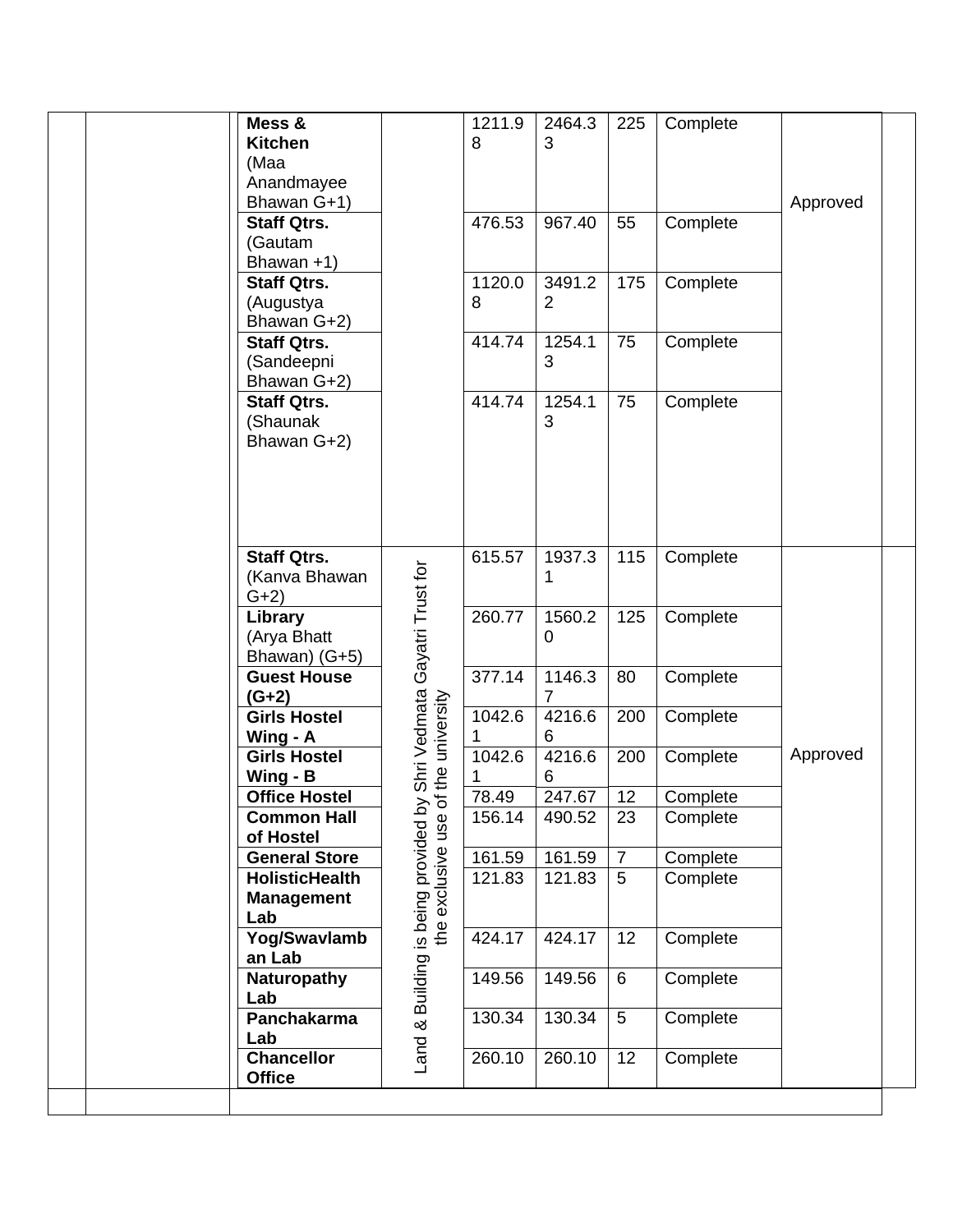|    | ii)<br>Temporary/Leas<br>ed property                                                                                                                    |                                                                                                                      |                                                    |              | None                                                                |  |
|----|---------------------------------------------------------------------------------------------------------------------------------------------------------|----------------------------------------------------------------------------------------------------------------------|----------------------------------------------------|--------------|---------------------------------------------------------------------|--|
|    | 17<br>Give details of<br>Library<br>i)<br>Covered area<br>ii)<br>Number of<br>iii)<br>books<br>Number of<br>journals<br>a) National<br>b) International | 1560.20 sq. m. (G+5)<br>22000<br>75                                                                                  |                                                    |              | In addition, university also subscribes to 1100 reputed e-journals. |  |
| ×, | Number of<br>18<br>classrooms,<br>give details.                                                                                                         | 40                                                                                                                   |                                                    |              |                                                                     |  |
|    | Number of<br>19<br>Laboratories,<br>give details.                                                                                                       | Psychology<br>Computer<br>Yog<br><b>MJMC</b><br>Poly Clinic<br><b>HHM</b><br>Tourism<br><b>Rural Mgt</b><br>Language | 05<br>05<br>05<br>03<br>06<br>01<br>01<br>02<br>01 |              |                                                                     |  |
|    | 20<br>Whether students already<br>admitted? If yes, details of                                                                                          |                                                                                                                      | S.No.<br>$\overline{A}$                            | Year<br>0000 | <b>Total No. of student</b><br>150                                  |  |

| admitted? If yes, details of<br>courses and the number of | 1.<br>2.                                        | 2009<br>2008     | 456<br>457                        |    |    |              |
|-----------------------------------------------------------|-------------------------------------------------|------------------|-----------------------------------|----|----|--------------|
| students admitted in each<br>course during the last three | 3.                                              | 2007             | 463                               |    |    |              |
| years                                                     | <b>Details of Students Enrolled (July 2009)</b> |                  |                                   |    |    |              |
| Name of the Department/Programme                          |                                                 |                  |                                   |    |    |              |
|                                                           |                                                 |                  |                                   | M  | F  | <b>Total</b> |
|                                                           |                                                 | a) UG Programmes |                                   |    |    |              |
|                                                           |                                                 |                  | - Three Years Integrated Course   |    |    |              |
|                                                           |                                                 | B.A.             |                                   | 9  | 32 | 41           |
|                                                           |                                                 | B.Sc.            |                                   | 16 | 25 | 41           |
|                                                           |                                                 |                  | - Certificate Course July to Dec. |    |    |              |
|                                                           |                                                 | Yoga             |                                   | 10 | 22 | 32           |
|                                                           |                                                 | Theology         |                                   | 8  | 8  | 16           |
|                                                           |                                                 |                  | Holistic health Management        | 6  | 8  | 14           |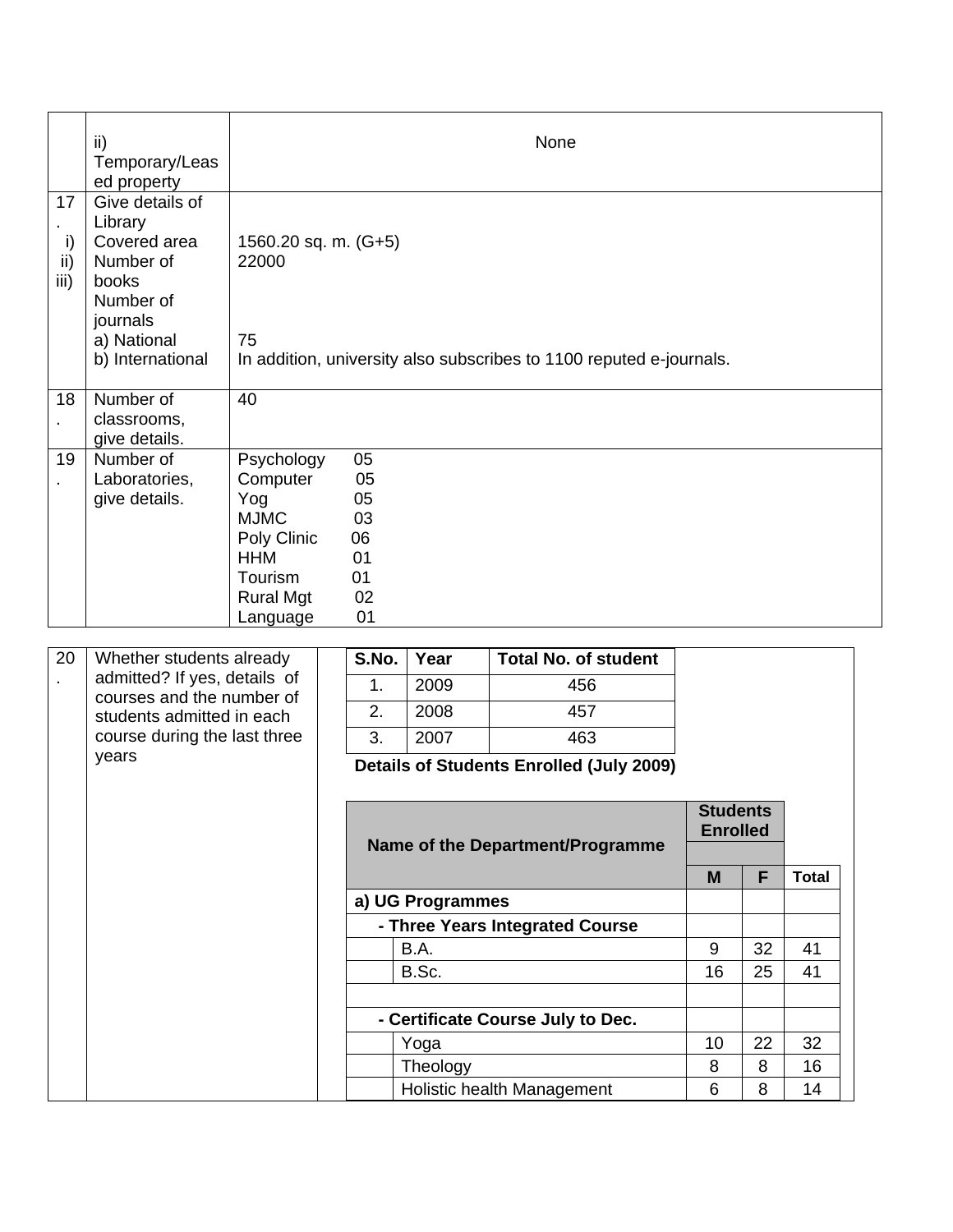| Rural Management &                              | 3                                  | 6           | 9            |
|-------------------------------------------------|------------------------------------|-------------|--------------|
| Entrepreneurship                                |                                    |             |              |
|                                                 |                                    |             |              |
| - Certificate Course Jan. to June               |                                    |             |              |
| Yoga                                            | 22                                 | 5           | 27           |
| Theology                                        | 16                                 | 9           | 25           |
| Holistic health Management                      | $\overline{7}$                     | 13          | 20           |
| Rural Management &                              |                                    |             |              |
| Entrepreneurship                                | 6                                  | 0           | 6            |
|                                                 |                                    |             |              |
| b) PG Programmes                                |                                    |             |              |
| - Diploma                                       |                                    |             |              |
| <b>Yogic Sciences</b>                           | 4                                  | 8           | 12           |
| Journlism & Mass Communication                  | $\overline{4}$                     | 10          | 14           |
| Animation                                       | 19                                 | 8           | 27           |
|                                                 |                                    |             |              |
| - Degree                                        |                                    |             |              |
| M.A. Yoga                                       | 12                                 | 17          | 29           |
| <b>Clinical Psychology</b>                      | 5                                  | 28          | 33           |
| Journlism & Mass Communication                  | 5                                  | 10          | 15           |
| M.Sc. Yoga                                      | 13                                 | 20          | 33           |
| <b>Indian Culture &amp; Tourism</b>             |                                    |             |              |
| Management                                      | 8                                  | 10          | 18           |
| M.A Applied Education                           | $\overline{2}$                     | 6           | 8            |
| M.sc. Computer Science                          | 5                                  | 9           | 14           |
|                                                 |                                    |             |              |
|                                                 |                                    |             |              |
| d) Ph.D.                                        | 6                                  | 16          | 22           |
|                                                 |                                    |             |              |
|                                                 |                                    | 27          |              |
| <b>TOTAL STUDENTS ENROLLED IN 2009</b>          | 186                                | $\mathbf 0$ | 456          |
|                                                 |                                    |             |              |
| <b>Details of Students Enrolled (July 2008)</b> |                                    |             |              |
|                                                 | <b>Students</b><br><b>Enrolled</b> |             |              |
| Name of the Department/Programme                |                                    |             | <b>Total</b> |
|                                                 |                                    |             |              |
|                                                 | M                                  | F           |              |
| a) UG Programmes                                |                                    |             |              |
| - Three Years Integrated Course                 |                                    |             |              |
| B.A.                                            | 13                                 | 27          | 40           |
| B.Sc.                                           | 18                                 | 21          | 39           |
|                                                 |                                    |             |              |
|                                                 |                                    |             |              |
|                                                 |                                    |             |              |
| - Certificate Course July to Dec.<br>Yoga       | 15                                 | 12          | 27           |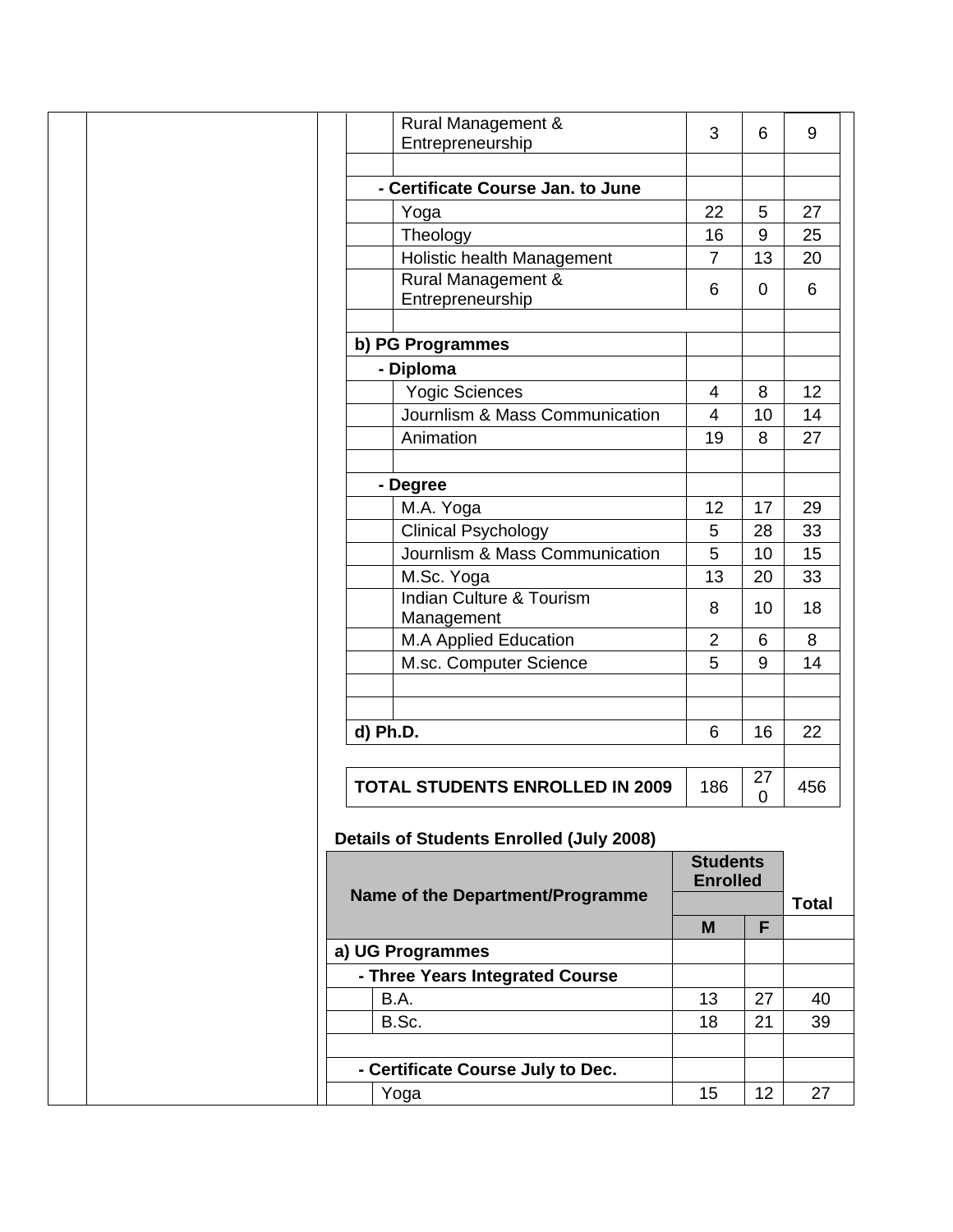| Theology                                 | 11                                 | 8              | 19             |
|------------------------------------------|------------------------------------|----------------|----------------|
| Holistic health Management               | 5                                  | 10             | 15             |
| <b>Rural Management &amp;</b>            |                                    |                |                |
| Entrepreneurship                         | $\overline{4}$                     | 3              | $\overline{7}$ |
|                                          |                                    |                |                |
| - Certificate Course Jan. to June        |                                    |                |                |
| Yoga                                     | 12                                 | 21             | 33             |
| Theology                                 | 21                                 | $\,8\,$        | 29             |
| Holistic health Management               | 12                                 | 11             | 23             |
| Rural Management &                       |                                    |                |                |
| Entrepreneurship                         | 11                                 |                | 11             |
| b) PG Programmes                         |                                    |                |                |
| - Diploma                                |                                    |                |                |
| <b>Spiritual Counseling</b>              | $\overline{7}$                     | 4              | 11             |
| Journalism & Mass Communication          | $\overline{4}$                     | 4              | 8              |
|                                          | $\overline{2}$                     | 8              | 10             |
| Alternative Therapy                      |                                    |                |                |
| Animation                                | 15                                 | $\overline{7}$ | 22             |
| - Degree                                 |                                    |                |                |
| M.A. Yoga                                | 19                                 | $9\,$          | 28             |
| <b>Clinical Psychology</b>               | $\overline{4}$                     | 25             | 29             |
| Journalism & Mass Communication          | 6                                  | 11             | 17             |
| M. Sc. Yoga                              | 10                                 | 21             | 31             |
| <b>Indian Culture &amp; Tourism</b>      |                                    |                |                |
| Management                               | 6                                  | 12             | 18             |
| Education                                | $\mathbf 0$                        | $\overline{7}$ | $\overline{7}$ |
|                                          |                                    |                |                |
| d) Ph.D.                                 | 14                                 | 19             | 33             |
|                                          |                                    |                |                |
| <b>TOTAL STUDENTS ENROLLED IN 2008</b>   | 209                                |                | 457            |
|                                          |                                    | 24<br>8        |                |
| Details of Students Enrolled (July 2007) |                                    |                |                |
| Name of the Department/Programme         | <b>Students</b><br><b>Enrolled</b> |                |                |
|                                          | <b>Total</b><br>M                  | F              | <b>Total</b>   |
| a) UG Programmes                         |                                    |                |                |
| - Three Years Integrated Course          |                                    |                |                |
| B.A.                                     | 15                                 | 36             | 51             |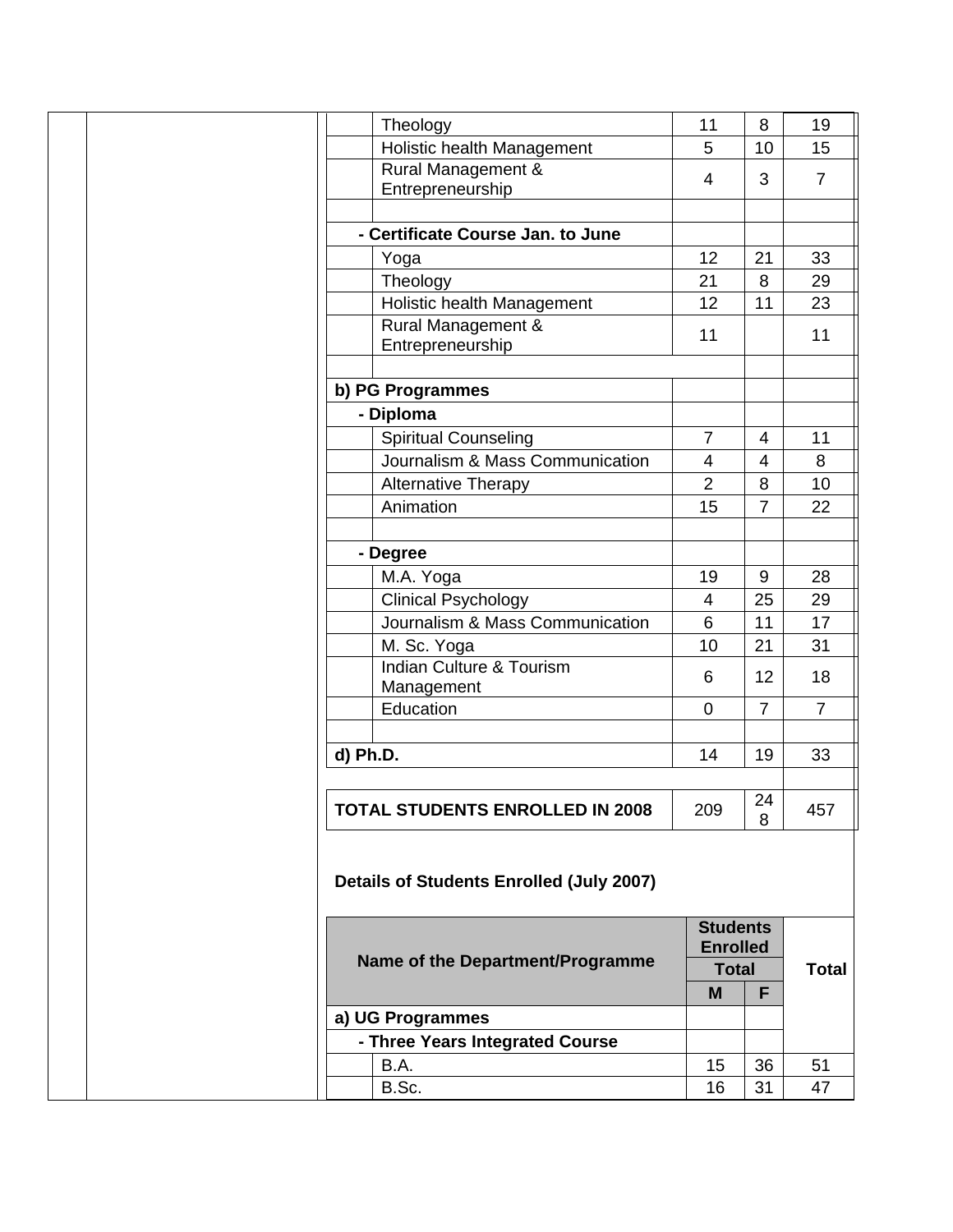|                |                                                               | - Certificate Course July to Dec.                            |             |                      |      |
|----------------|---------------------------------------------------------------|--------------------------------------------------------------|-------------|----------------------|------|
|                |                                                               | Yoga                                                         | 14          | 19                   | 33   |
|                |                                                               | Theology                                                     | 22          | 11                   | 33   |
|                |                                                               | Holistic health Management                                   | 9           | 10                   | 19   |
|                |                                                               | Rural Management &                                           | 11          | $\overline{2}$       | 13   |
|                |                                                               | Entrepreneurship                                             |             |                      |      |
|                |                                                               |                                                              |             |                      |      |
|                |                                                               | - Certificate Course Jan. to June                            |             |                      |      |
|                |                                                               | Yoga                                                         | 16          | 18                   | 34   |
|                |                                                               | Theology                                                     | 27          | 14                   | 41   |
|                |                                                               | Holistic health Management                                   | 5           | 5                    | 10   |
|                |                                                               | Rural Management &                                           |             |                      |      |
|                |                                                               | Entrepreneurship                                             |             |                      |      |
|                |                                                               |                                                              |             |                      |      |
|                |                                                               | b) PG Programmes                                             |             |                      |      |
|                |                                                               | - Diploma                                                    |             |                      |      |
|                |                                                               | Human Consciousness & Yogic                                  | 13          | 12                   | 25   |
|                |                                                               | Sciences                                                     |             |                      |      |
|                |                                                               | Journalism & Mass Communication                              | 4           | 11                   | 15   |
|                |                                                               |                                                              |             |                      |      |
|                |                                                               | - Degree                                                     |             |                      |      |
|                |                                                               | M.A. Yoga                                                    | 19          | 15                   | 34   |
|                |                                                               | <b>Clinical Psychology</b>                                   | 6           | 22                   | 28   |
|                |                                                               | Journalism & Mass Communication                              | 6           | 13                   | 19   |
|                |                                                               | M. Sc. Yoga                                                  | 6           | 22                   | 28   |
|                |                                                               | Indian Culture & Tourism Management                          | 11          | 17                   | 28   |
|                |                                                               | d) Ph.D.                                                     | 1           | 4                    | 5    |
|                |                                                               |                                                              |             |                      |      |
|                |                                                               | <b>TOTAL STUDENTS ENROLLED IN 2007</b>                       | 201         | 26<br>$\overline{2}$ | 463  |
|                |                                                               |                                                              |             |                      |      |
| 21             | Whether any Off-Campus or<br><b>Study Centre or Admission</b> | None                                                         |             |                      |      |
| ä,             | Centre established outside                                    |                                                              |             |                      |      |
|                | the State / abroad ?                                          |                                                              |             |                      |      |
| 22             | Whether functioning of the                                    | The following functions of the university have               |             |                      | been |
| $\blacksquare$ | University have been                                          | computerized<br>and<br>of<br>most<br>the                     | departments |                      | are  |
|                | computerised ? If yes, to                                     | interconnected with each other through LAN:                  |             |                      |      |
|                | what extent?                                                  | 1) Admissions                                                |             |                      |      |
|                |                                                               | 2) Academic Administration<br>3) Examinations and Evaluation |             |                      |      |
|                |                                                               | 4) Financial Administration                                  |             |                      |      |
|                |                                                               | 5) Distance Education                                        |             |                      |      |
|                |                                                               |                                                              |             |                      |      |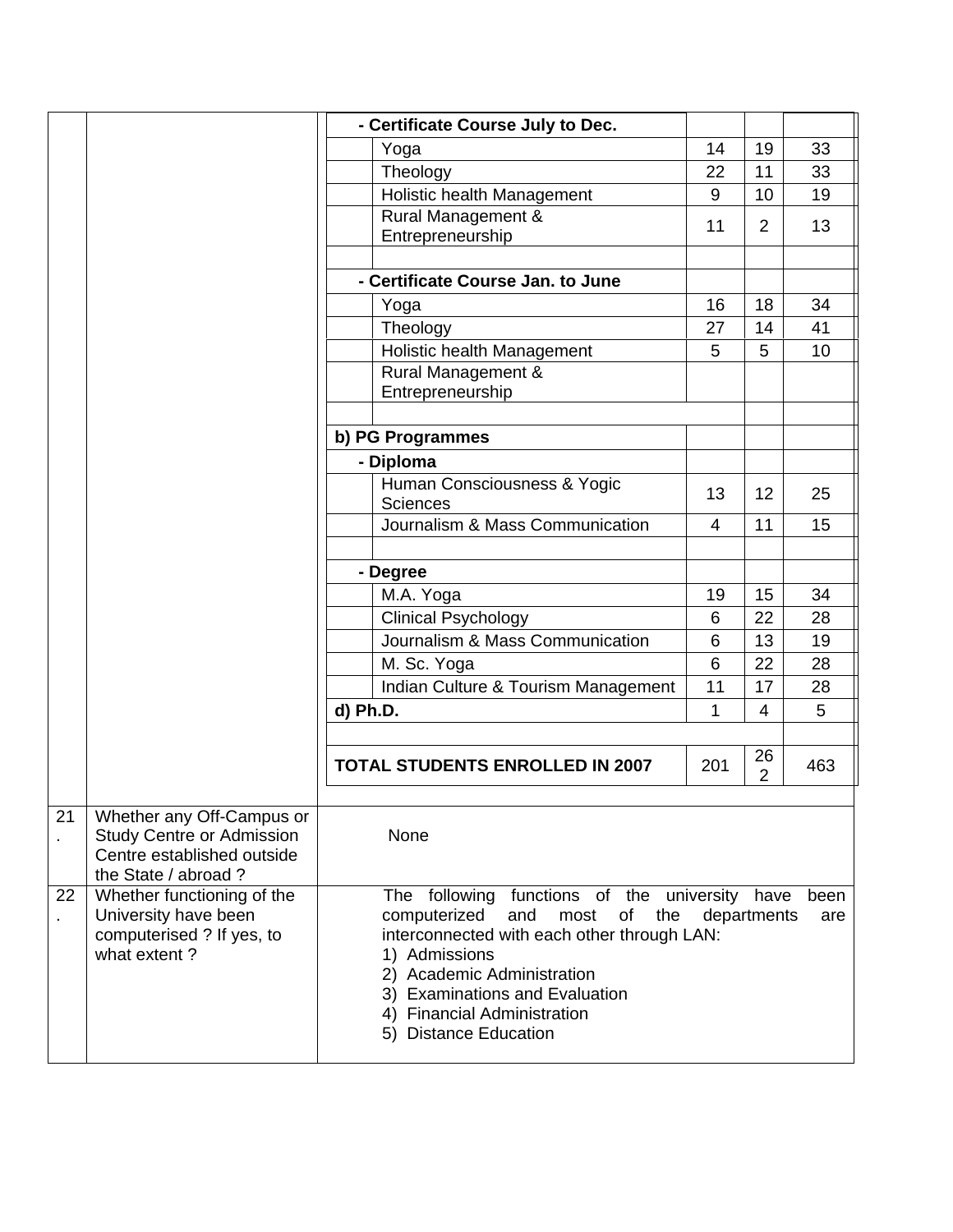| 23 | a) Research and Extension | <b>Research and Extension Activity</b>                                                                                                                                                                                                                                                                                                                                                                                                                                                                                                                                                                                                                                                                                                                        |
|----|---------------------------|---------------------------------------------------------------------------------------------------------------------------------------------------------------------------------------------------------------------------------------------------------------------------------------------------------------------------------------------------------------------------------------------------------------------------------------------------------------------------------------------------------------------------------------------------------------------------------------------------------------------------------------------------------------------------------------------------------------------------------------------------------------|
|    | facility                  | As a matter of policy, the university does not take any grant from<br>state government or central Government or UGC to meet capital or<br>revenue or "activity' expenses. Hence, the university has focused on<br>in-house research activities through dissertation work in Masters<br>Degree and Ph.D. programmes.<br>In order to boost up research activities, the university initiated its<br>PhD program just after the completion of first batch of Masters<br>Degree students in 2004-2005. The University focuses on bringing in<br>limelight the scientific explanations of ancient concepts in different<br>disciplines. Notable among the areas of research are as follows:<br>Socio-spiritual model for treatment of mental disorders<br>$\bullet$ |
|    |                           | Yagna Therapy<br>٠                                                                                                                                                                                                                                                                                                                                                                                                                                                                                                                                                                                                                                                                                                                                            |
|    |                           | Yagna for environmental conservation<br>٠                                                                                                                                                                                                                                                                                                                                                                                                                                                                                                                                                                                                                                                                                                                     |
|    |                           | Management model in Shrimad Bhagvat Geeta<br>٠                                                                                                                                                                                                                                                                                                                                                                                                                                                                                                                                                                                                                                                                                                                |
|    |                           | Ancient religious practices for human development<br>$\bullet$                                                                                                                                                                                                                                                                                                                                                                                                                                                                                                                                                                                                                                                                                                |
|    |                           | Enriching body of knowledge through Vedic sciences in<br>$\bullet$<br>different disciplines                                                                                                                                                                                                                                                                                                                                                                                                                                                                                                                                                                                                                                                                   |
|    |                           | Yoga in relation to health, human consciousness and human<br>$\bullet$<br>excellence.                                                                                                                                                                                                                                                                                                                                                                                                                                                                                                                                                                                                                                                                         |
|    |                           | Indian culture and its implications in today's context.                                                                                                                                                                                                                                                                                                                                                                                                                                                                                                                                                                                                                                                                                                       |
|    |                           | Besides in house capabilities, the university involves Professors of<br>repute and eminence to help students identify and carry out<br>research projects.                                                                                                                                                                                                                                                                                                                                                                                                                                                                                                                                                                                                     |
|    |                           | So far 62 Ph.Ds have been awarded and 90 are under progress.<br>More than six hundred dissertation work of Masters degree<br>programme are already completed.                                                                                                                                                                                                                                                                                                                                                                                                                                                                                                                                                                                                 |
|    |                           | It is worth mentioning that a research culture in the field of yogic<br>sciences is established and the faculty has started working to make<br>research proposals to be submitted with national and international<br>organisations.                                                                                                                                                                                                                                                                                                                                                                                                                                                                                                                           |
|    |                           | <b>Extension Activity</b><br>The internship is a unique concept integrated in the course<br>curriculum in which the students voluntarily give two months of time<br>donation for the society. They are involved in various activities<br>related to health, education, self employment, eradication of social<br>evils, women s empowerment, scientific Spirituality, social concerns<br>and educate the masses in various areas.                                                                                                                                                                                                                                                                                                                             |
|    |                           | The Jan Sanchar program of the university aims at reaching the<br>educated youth of the country to sensitize them about the various<br>challenges faced by the society and involve them in the social                                                                                                                                                                                                                                                                                                                                                                                                                                                                                                                                                         |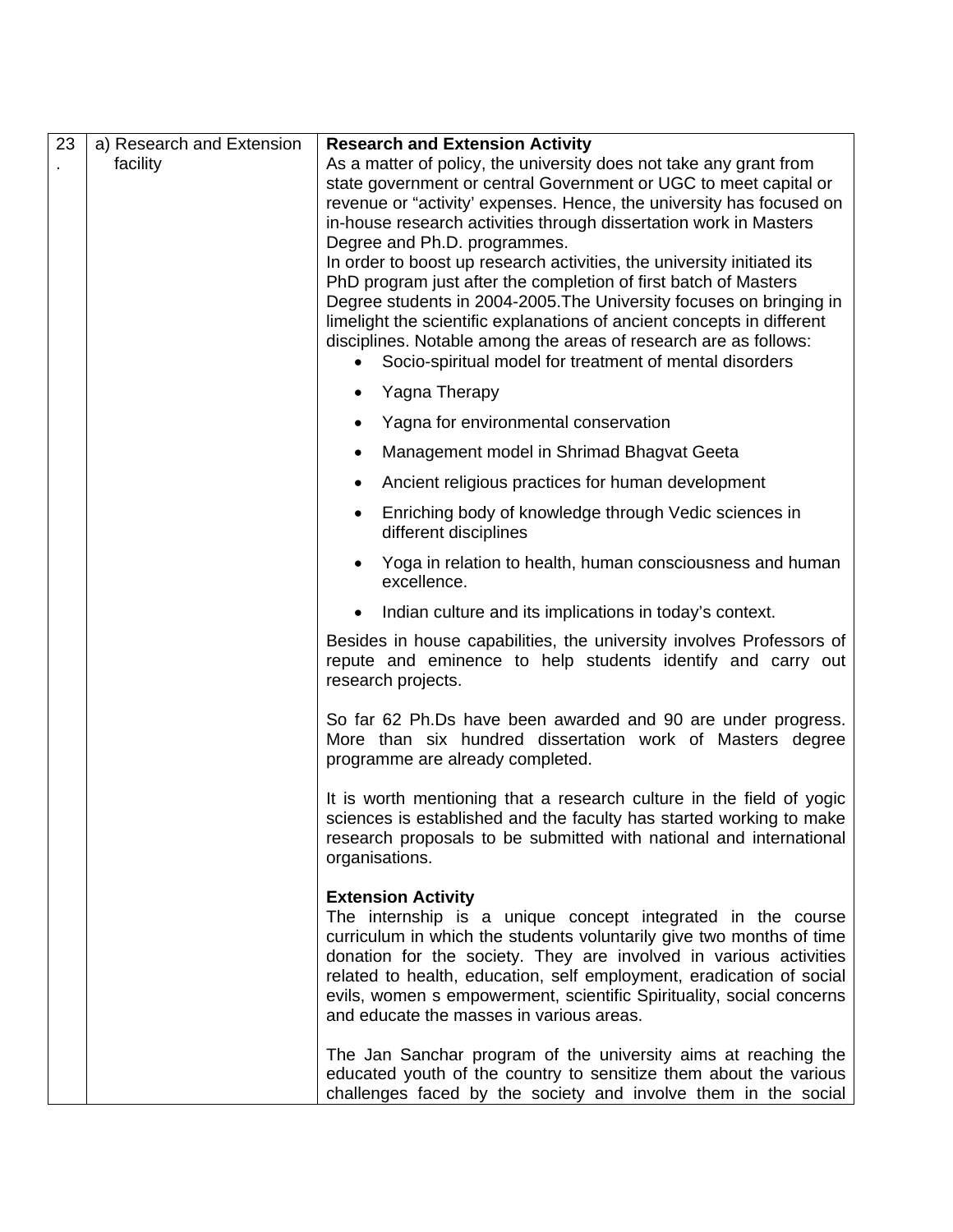|    |                                                                                                                            | reconstruction of the country.<br>A prominent activity which is organized by the Yog Arogya Polyclinic<br>of the university is that along with the regular OPD, camps are<br>organized for the Para military and police personnel across the<br>country. Special camps for the treatment and management of<br>specific diseases are also periodically organized during the summer<br>vacations. So far more thousands of patients have been treated<br>through this polyclinic. The psycho clinic of the university also<br>provides regular treatment to the patients suffering from various<br>mental disorders.<br>As part of internship and on request hundreds of yoga camps have |
|----|----------------------------------------------------------------------------------------------------------------------------|----------------------------------------------------------------------------------------------------------------------------------------------------------------------------------------------------------------------------------------------------------------------------------------------------------------------------------------------------------------------------------------------------------------------------------------------------------------------------------------------------------------------------------------------------------------------------------------------------------------------------------------------------------------------------------------|
|    |                                                                                                                            | been organized in different parts of the country benefiting thousands<br>of people.                                                                                                                                                                                                                                                                                                                                                                                                                                                                                                                                                                                                    |
|    | b) List of Research<br>Publications for the last<br>three years                                                            | The faculty of the university has published 81 research papers & 24<br>books. All these research publications are financed by the university.<br>(Annexure-V)                                                                                                                                                                                                                                                                                                                                                                                                                                                                                                                          |
|    | c) List of ongoing research<br>projects with their source of<br>funding.                                                   | Presently 86 Ph.D research programme are in progress and 52<br>Ph.Ds have already been completed. (Annexure-VI)                                                                                                                                                                                                                                                                                                                                                                                                                                                                                                                                                                        |
| 24 | Future plans for starting<br>new courses                                                                                   | As informed to the Committee, the university has plans to roll out<br>new courses in the following fields in coming years:                                                                                                                                                                                                                                                                                                                                                                                                                                                                                                                                                             |
|    |                                                                                                                            | Complimentary Therapy: Five and half years Bachelor of<br>a)<br>Naturopathy & Yogic Science (BNYS) course.<br>university also proposes to<br>following<br>The<br>start<br>b)<br>certificate/diploma/degree courses in:<br>i) Disaster Management<br>ii) Environmental Sciences<br>iii) Music<br>iv) M.Ed.<br>v) Intellectual<br>Property Rights (IPR)                                                                                                                                                                                                                                                                                                                                  |
| 25 | Whether courses in<br>emerging areas                                                                                       | It is proposed to introduce under mentioned courses in<br>Yes;<br>emerging areas:                                                                                                                                                                                                                                                                                                                                                                                                                                                                                                                                                                                                      |
|    | introduced/proposed to be                                                                                                  | Certificate course in Water Resources and River<br>i)                                                                                                                                                                                                                                                                                                                                                                                                                                                                                                                                                                                                                                  |
|    | introduced                                                                                                                 | Management<br>ii) Advanced PG Diploma in Counseling<br>iii) Certificate course in Rural Management and<br>Entrepreneurship.<br>iv) Advanced diploma in 3-D Animation and Visual Effects                                                                                                                                                                                                                                                                                                                                                                                                                                                                                                |
| 26 | Whether approval of<br>relevant statutory bodies<br>obtained for starting<br>professional / courses /<br>increased intake. | Yes, New courses are introduced or intake is increased only after<br>obtaining the approval of professional bodies, wherever necessary.<br>The approval of National Council for Teacher Education has been<br>obtained to start B.Ed. programme. (Annexure-VII)<br>The Distance Education programme has been approved by the<br>Distance Education Council (DEC) for a period of five years.<br>(Annexure-VIII)                                                                                                                                                                                                                                                                        |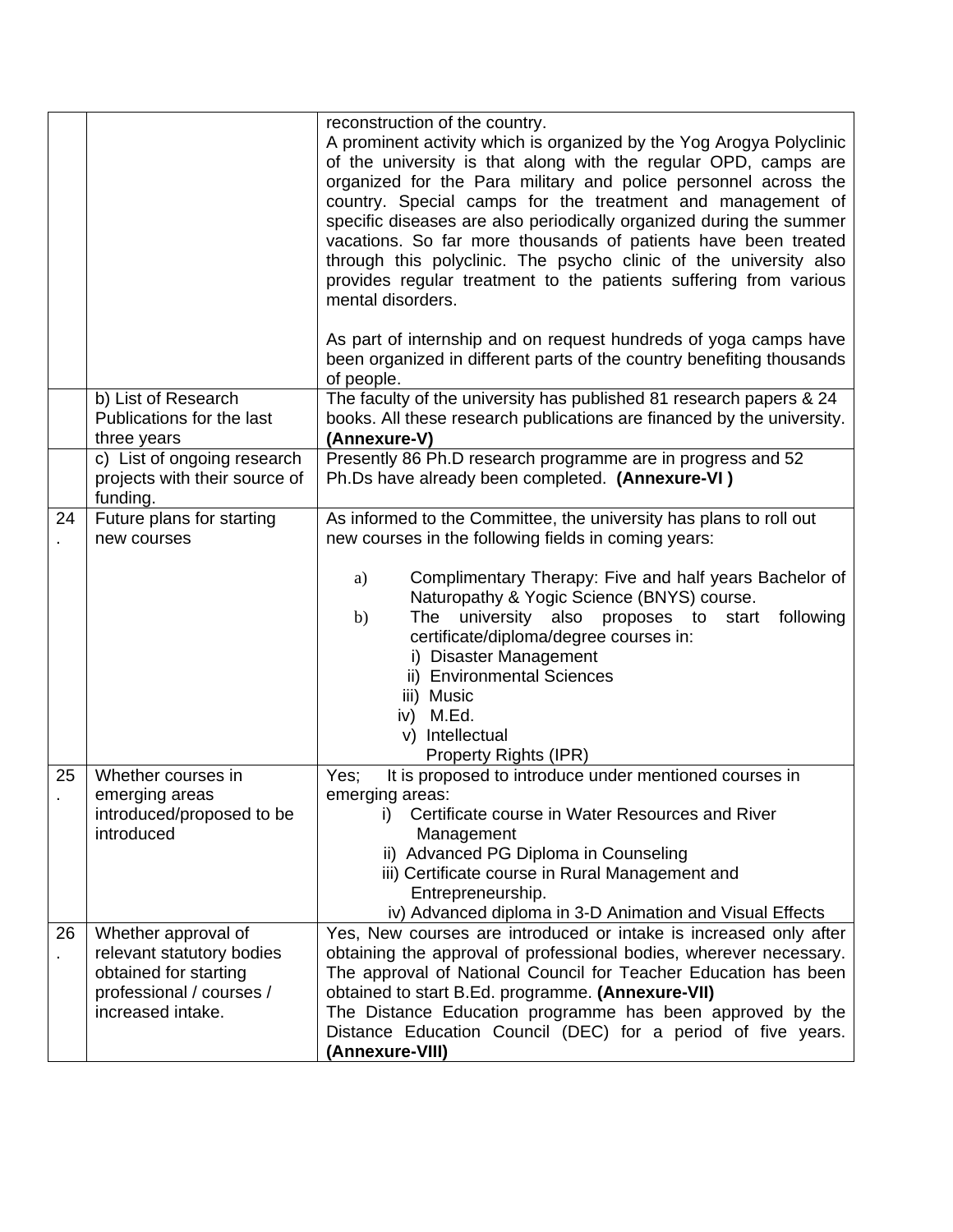| 27 | Admission procedure | Admission procedure comprises of Written test and Interview.<br><b>Admission Procedure</b>                                                                                                                                                                                                                                                                                                                                                                                                                                                                                                                                                                                                                                                                                                                                                                                                                                                                                                                                                                                                                                                                                                                                                                                                                                                                                                                                                                                                                                                                         |
|----|---------------------|--------------------------------------------------------------------------------------------------------------------------------------------------------------------------------------------------------------------------------------------------------------------------------------------------------------------------------------------------------------------------------------------------------------------------------------------------------------------------------------------------------------------------------------------------------------------------------------------------------------------------------------------------------------------------------------------------------------------------------------------------------------------------------------------------------------------------------------------------------------------------------------------------------------------------------------------------------------------------------------------------------------------------------------------------------------------------------------------------------------------------------------------------------------------------------------------------------------------------------------------------------------------------------------------------------------------------------------------------------------------------------------------------------------------------------------------------------------------------------------------------------------------------------------------------------------------|
|    |                     | - There is no bias on the basis of gender, religion and regional bias<br>for the admission.                                                                                                                                                                                                                                                                                                                                                                                                                                                                                                                                                                                                                                                                                                                                                                                                                                                                                                                                                                                                                                                                                                                                                                                                                                                                                                                                                                                                                                                                        |
|    |                     | - Reservation policy of the State government is followed.                                                                                                                                                                                                                                                                                                                                                                                                                                                                                                                                                                                                                                                                                                                                                                                                                                                                                                                                                                                                                                                                                                                                                                                                                                                                                                                                                                                                                                                                                                          |
|    |                     | - Round 1: Written Test-<br>All applicants need to undergo the first round of written test. This is<br>to test the knowledge and aptitude level of the student in the opted<br>subject, along with the general awareness. The entrance test shall<br>also judge the candidate's aim of study, her/ his affinity with the<br>ideals of DSVV and capacity or aptitude to adapt to the Vedic<br>lifestyle.                                                                                                                                                                                                                                                                                                                                                                                                                                                                                                                                                                                                                                                                                                                                                                                                                                                                                                                                                                                                                                                                                                                                                            |
|    |                     | - Round 2: Personal Interview-<br>The qualified candidates will undergo one-on-one interview with the<br>subject committee specially constituted for the purpose.                                                                                                                                                                                                                                                                                                                                                                                                                                                                                                                                                                                                                                                                                                                                                                                                                                                                                                                                                                                                                                                                                                                                                                                                                                                                                                                                                                                                  |
|    |                     | - Eligibility<br>For admission in Post Graduate degree & Diploma Courses,<br>candidates must have a Graduate degree following the<br>10+2+3 course pattern with at-least 50% marks in<br>Graduation.<br>For admission in Certificate courses candidates must be<br>qualified in 10+2 pattern.<br>For admission in Graduation courses candidates must be<br>qualified in 10+2 pattern with at-least 50% marks.<br>Maximum age limit for all post graduate courses except<br>$\bullet$<br>Certificate in Rural Management and Certificate in Theology<br>is 30 years. Candidates having work experience in some<br>social service organization may get an exemption of another<br>5 yrs. for these 2 certificate courses. No candidates above<br>35 yrs of age shall apply for any course, even with work<br>experience.<br>However, in exceptional cases management may relax this<br>condition.<br>Maximum age limit for graduation is 22 years.<br>$\bullet$<br>The accepted norms regarding the number of students in<br>$\bullet$<br>each course have been mentioned under the heading<br>'Course of Study' later in the brochure.<br>The applicant must not apply for more than 2 subjects<br>$\bullet$<br>through one form.<br>Money deposited once will not be refunded.<br>Final decision regarding the total number of seats in a course<br>$\bullet$<br>will be made by the admission committee.<br>Based on the overall assessment, University reserves the<br>right to accept or reject any application at any stage without<br>giving any explanation. |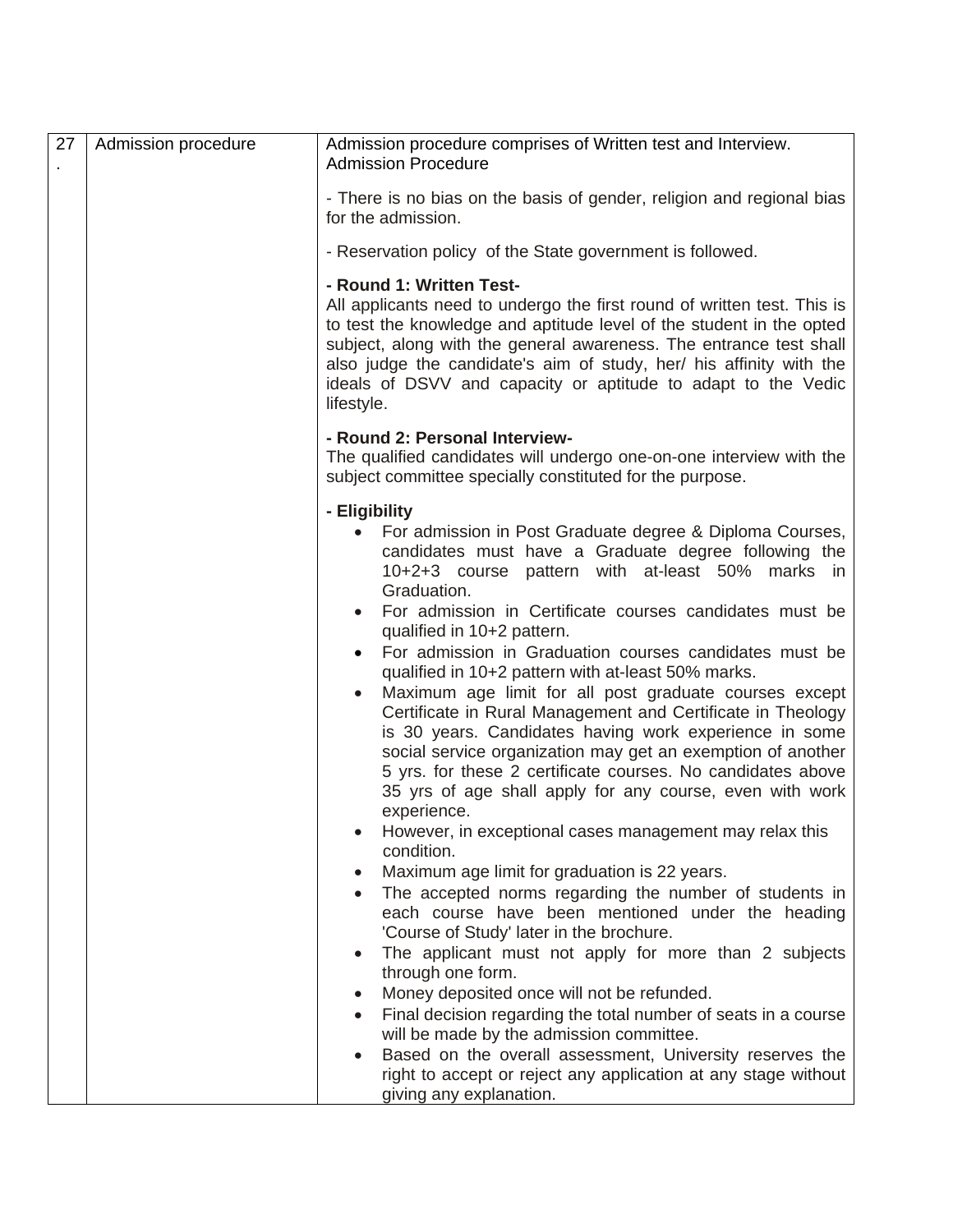|    |                                                                      | Candidates are required to enclose 2 self addressed<br>$\bullet$<br>envelopes (9"x4") along with the duly filled up application<br>form.<br>The details of all the courses run by the University have been<br>mentioned later.                                                                                                                                                                                                                                                                                                                                                                                                                                                                                                                |
|----|----------------------------------------------------------------------|-----------------------------------------------------------------------------------------------------------------------------------------------------------------------------------------------------------------------------------------------------------------------------------------------------------------------------------------------------------------------------------------------------------------------------------------------------------------------------------------------------------------------------------------------------------------------------------------------------------------------------------------------------------------------------------------------------------------------------------------------|
| 28 | Fee structure for the<br>different courses run by the<br>University. | The university neither accepts any financial aid from the<br>Government or any other funding agency like UGC for its routine<br>operations. Shri Ved Mata Gayatri Trust, Shantikunj, Haridwar is the<br>main funding body. No tuition fee is charged from the students.<br>They need to pay expenditure towards boarding, loading, library,<br>laboratory and other sundry expenses only. For this purpose, the<br>annual maintenance charges are as follows :<br><b>Rupees</b>                                                                                                                                                                                                                                                               |
|    |                                                                      | <b>Certificate Courses</b><br>12,000<br>Diploma Courses<br>24,000<br>Diploma JMC<br>35,000<br>M Sc. Comp<br>35,000<br>Diploma Animation<br>80,000<br><b>Advanced Diploma Animation</b><br>1,00,000<br>Other Graduation and PG Programmes<br>24,000                                                                                                                                                                                                                                                                                                                                                                                                                                                                                            |
| 29 | <b>Examination System</b>                                            | 1.<br>The University follows semester system in all the<br>courses.<br>2.<br>80%<br>allocated<br>marks<br>for<br>end<br>semester<br>are<br>examination<br>rest 20%<br>and<br>allocated<br>are<br>for<br>continuous internal assessment.<br>3.<br>50% end semester papers are set through external<br>examiners and rest 50% through internal examiners.<br>All papers set by external examiners are assessed by<br>4.<br>them.<br>5.<br>Evaluation of all practical, dissertations/monographs<br>is done by external examiners.<br>6.<br>Results are declared during the first month of<br>commencement of next semester.<br>7.<br>Following are the passing criteria:<br>a. 40% in individual papers<br>(Annexure-IX)<br>b. 50% in aggregate |
| 30 | Number of sanctioned posts<br>Professors/Readers/Lecture             | Professor $-8$<br>Reader -<br>12<br>Lecturer $-72$                                                                                                                                                                                                                                                                                                                                                                                                                                                                                                                                                                                                                                                                                            |
|    | rs.                                                                  |                                                                                                                                                                                                                                                                                                                                                                                                                                                                                                                                                                                                                                                                                                                                               |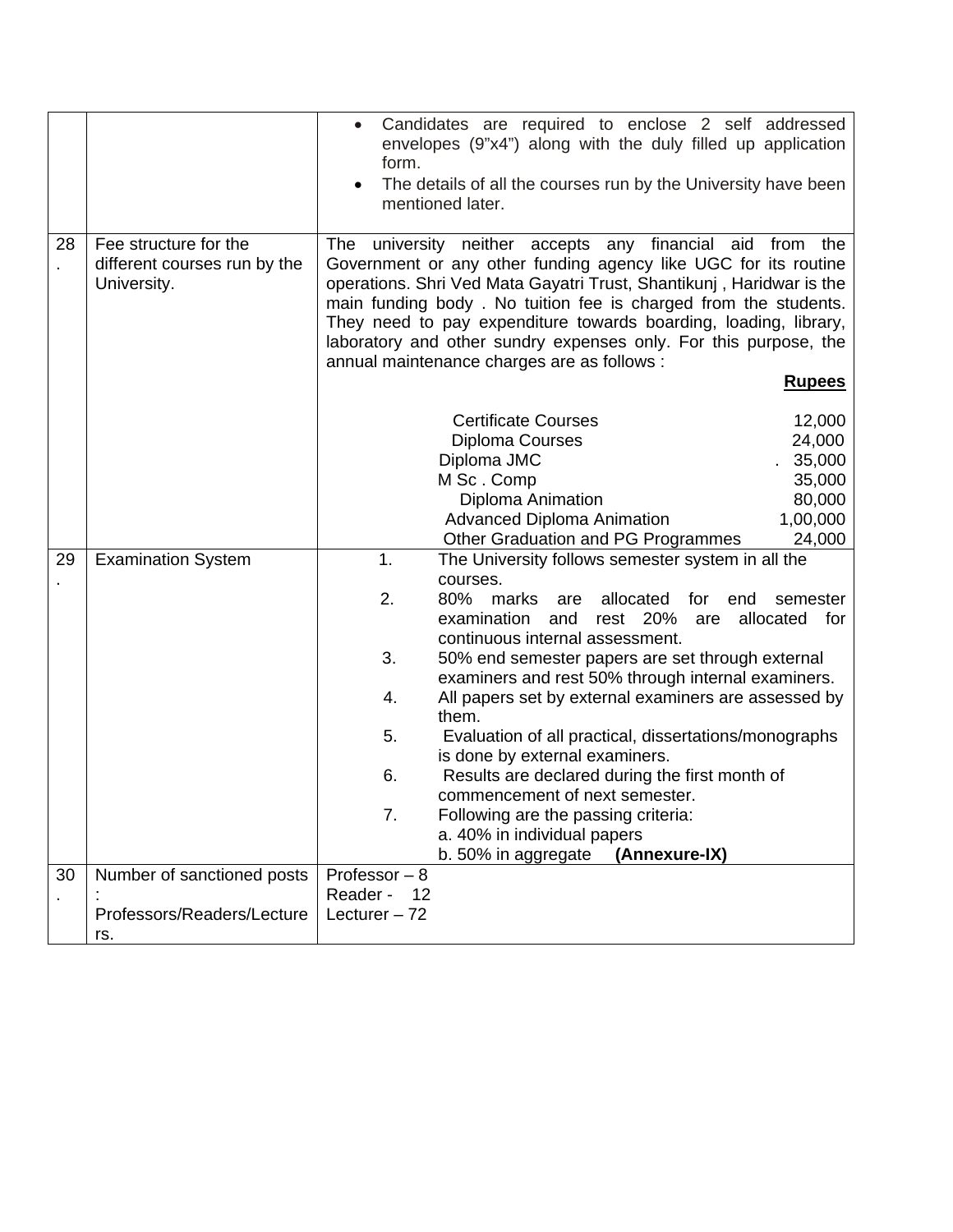| 31 | Name, designations,<br>qualifications and                            | <b>List of Teaching Staff</b> |                                          |                               |                                                               |                                   |  |  |
|----|----------------------------------------------------------------------|-------------------------------|------------------------------------------|-------------------------------|---------------------------------------------------------------|-----------------------------------|--|--|
|    | publications of the existing<br>teaching staff (department-<br>wise) | SI.<br>No.                    | <b>Name</b>                              | <b>Designatio</b><br>n        | <b>Educationa</b><br>Qualificatio<br>ns                       | No. of<br><b>Publicatio</b><br>ns |  |  |
|    |                                                                      |                               | <b>Department of CLINICAL PSYCHOLOGY</b> |                               |                                                               |                                   |  |  |
|    |                                                                      | 1                             | Prof. O.P.<br>Mishra                     | Dean<br>Acad./Prof.<br>& Head | M.A. Psy.                                                     |                                   |  |  |
|    |                                                                      | $\overline{2}$                | Dr.<br>Hemadri<br>Sao                    | Reader                        | M.Sc. Ph.D.<br>Zoology,<br>M.Sc. Yoga,<br>M.Sc. Psy.<br>B.Ed. | 1                                 |  |  |
|    |                                                                      | 3                             | Dr.<br>Anuradha<br>Kotnala               | Lecturer                      | M.A., Ph.D.<br>(Psychology                                    |                                   |  |  |
|    |                                                                      | $\overline{4}$                | Dr. Pragya<br>Rana                       | Lecturer                      | M.A.<br>Psychology,<br>Regd. For<br>Ph.D.                     |                                   |  |  |
|    |                                                                      | 5                             | Dr. Ajay<br>Agarwal                      | Guest<br>Faculty              | B.A.M.S.                                                      |                                   |  |  |
|    |                                                                      | 6                             | Dr. Vivek<br>Maheshwa<br>ri              | Lecturer                      | M.A., Ph.D.<br>(Psychology                                    | $\overline{2}$                    |  |  |
|    |                                                                      | $\overline{7}$                | Dr. Prama<br>Sharma                      | Lecturer                      | M.A., Ph.D.<br>(Psychology                                    |                                   |  |  |
|    |                                                                      | 8                             | Dr. Vidya<br><b>Bhushan</b><br>Verma     | Lecturer                      | M.A., Ph.D.<br>(Psychology                                    | 3                                 |  |  |
|    |                                                                      | $\boldsymbol{9}$              | Sh.<br>Shatrugha<br>n Pandey             | Demonstrat<br>or              | M.A.<br>(Psychology<br>), Regd. For<br>Ph.D.                  |                                   |  |  |
|    |                                                                      | 10                            | Dr.<br>Manisha<br>Shukla                 | Demonstrat<br>or              | M.A., Ph.D.<br>(Psychology                                    |                                   |  |  |
|    |                                                                      |                               | <b>School of Yoga &amp; Health</b>       |                               |                                                               |                                   |  |  |
|    |                                                                      | 1                             | Dr.<br>Chinmay<br>Pandya                 | <b>Director</b>               | BSc, MBBS, D<br>PH,<br>MRCP(Psychi<br>atry)                   |                                   |  |  |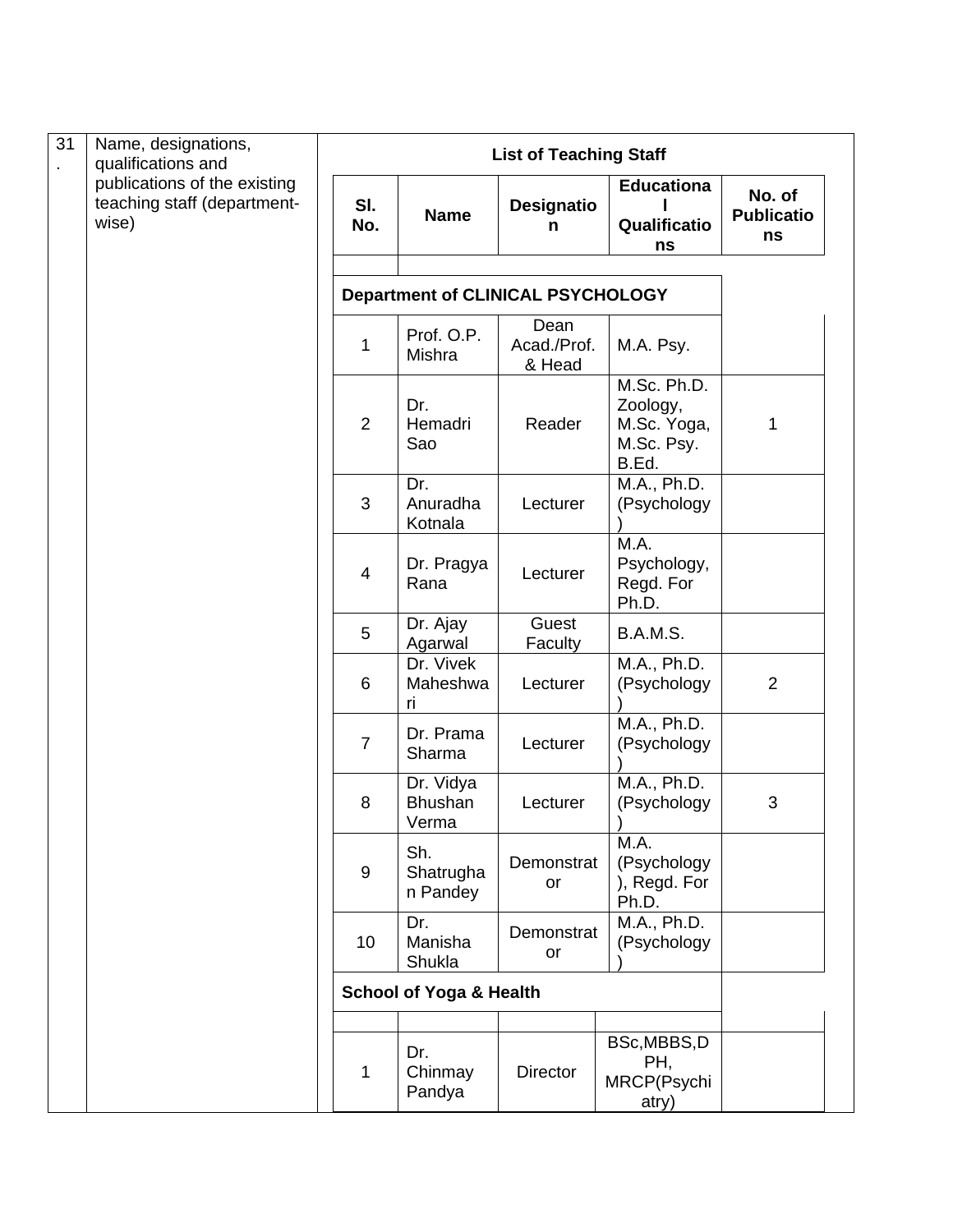| $\overline{2}$   | Dr. A. K.<br>Dutta              | Prof.&<br>Head | MBBS,<br>D.Orths,<br>M.S.(Orthopa<br>dics)                            |              |
|------------------|---------------------------------|----------------|-----------------------------------------------------------------------|--------------|
| 3                | Prof.<br>Jitendra<br>Tiwari     | Professor      | M.Sc. Zoology                                                         |              |
| $\overline{4}$   | Dr. Suresh<br><b>Barnwal</b>    | Reader         | M.A.,<br>Ph.D.(Yoga)                                                  | 1            |
| 5                | Dr.<br>Saraswati<br>Kala        | Lecturer       | P.G.D.<br>(Yoga), M.A.<br>(Philosophy)]<br>Ph.D. (Yoga)               |              |
| $\,6\,$          | Dr. Amrit<br>Lal                | Lecturer       | P.G.D.<br>(Yoga), M.A.<br>(Sanskrit),<br>M.A. (Yoga),<br>Ph.D. (Yoga) |              |
| $\overline{7}$   | Dr.<br>Kamakhya<br>Kumar        | Lecturer       | M.Sc., Ph.D.<br>(Yoga)                                                | 30           |
| 8                | Dr.<br>Dayanand<br>Sinha        | Lecturer       | P.G.D. &<br>M.Sc.<br>Ph.D.Yoga.                                       |              |
| $\boldsymbol{9}$ | Dr. Charu<br>Sharma             | Lecturer       | M.A. Yoga,<br>Regd. For<br>Ph.D.                                      | 1            |
| 10               | Dr. Ajeet<br>Tiwari             | Lecturer       | B.A.M.S.                                                              |              |
| 11               | Sh. Gulam<br>Askari<br>Zaidi    | Lecturer       | M.A. Yoga                                                             |              |
| 12               | Smt.<br>Rashmi<br>Sharma        | Lecturer       | M.A. Yoga,<br>M.A. Eng.,<br>Regd. For<br>Ph.D.                        |              |
| 13               | Dr. Vijay<br>Kr. Singh          | Lecturer       | M.Sc., Ph.D.<br>(Yoga)                                                |              |
| 14               | Dr. Indu<br>Sharma              | Lecturer       | M.A., Ph.D.<br>(Yoga)                                                 | $\mathbf{1}$ |
| 15               | Dr. Pooja<br>Sharma             | Lecturer       | M.A., Ph.D.<br>Psychology.                                            |              |
| 16               | Sh.<br>Yatindra<br>Dutt Amoli   | Lecturer       | M.Sc. Yoga,<br>Regd. For<br>Ph.D.                                     |              |
| 17               | Sh.<br>Aseem<br>Kulshresth<br>a | Lecturer       | M.Sc. Yoga,<br>Regd. For<br>Ph.D.                                     |              |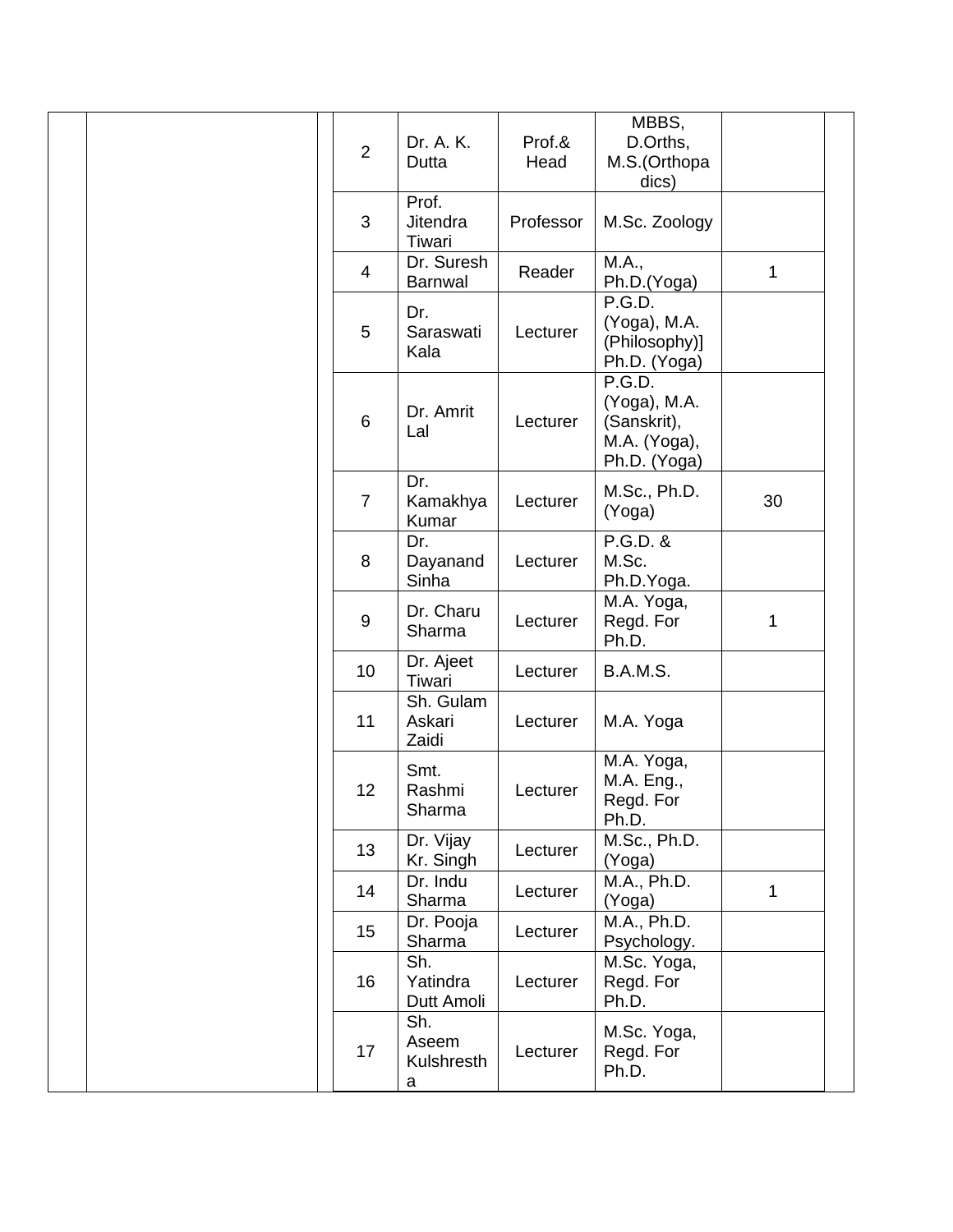|  | 18 | Dr. Sunil<br>Kumar<br>Yadav           | Lecturer                             | M.Sc., Ph.D.<br>Yoga,             |  |
|--|----|---------------------------------------|--------------------------------------|-----------------------------------|--|
|  | 19 | Sh. Raju<br>Adhikari                  | Yoga<br>Therapist                    | M.A. Yoga,<br>Regd. For<br>Ph.D.  |  |
|  | 20 | Dr.<br>Gyaneshw<br>ar Mishra          | Lecturer                             | M.B.B.S.,<br>M.D.                 |  |
|  | 21 | Ms.<br>Indrani<br>Nishad              | Lecturer                             | M.Sc. Yoga,<br>Regd. For<br>Ph.D. |  |
|  | 22 | Sh. Ankur<br>Mehta                    | Lecturer                             | M.B.A. HR                         |  |
|  | 23 | Smt.<br>Manjari<br>Mehta              | Lecturer                             | M.B.A. HR                         |  |
|  | 24 | Sh. Sanjay<br>Kumar                   | Lecturer                             | PGDBM., Net.<br>Qualified         |  |
|  | 25 | Sh.<br>Shailendra<br>Dubey            | Lecturer<br>(Trainee)                | M.A. Yoga,<br>Regd. For<br>Ph.D.  |  |
|  | 26 | Dr. Kamta<br>Prasad<br>Sahu           | Lecturer<br>(Trainee)                | M.A. Yoga<br>Ph.D.                |  |
|  | 27 | Dr.<br>Vandana<br>Chauhan             | Lecturer<br>(Trainee)                | M.Sc., Ph.D.<br>(Psychology)      |  |
|  | 28 | Dr. Aarti<br>Gupta                    | Lecturer<br>(Trainee)                | M.A., Ph.D.<br>(Psychology)       |  |
|  | 29 | Smt. Usha<br>Jaiswal                  | Lecturer<br>(Trainee)                | M.B.A                             |  |
|  | 30 | Smt.<br>Swarnkala                     | Lecturer<br>(Trainee)                | M.A. Yoga,<br>Regd. For<br>Ph.D.  |  |
|  | 31 | Dr. Srijana<br>Kaur<br>Sodhi          | Lecturer<br>(Trainee)                | M.A., Ph.D.<br>(Psychology)       |  |
|  | 32 | Dr. Reema<br>Srivastava               | Demonstr<br>ator                     | M.A., Ph.D.<br>(Yoga)             |  |
|  | 33 | Dr. Pragya<br>Mishra                  | Demonstr<br>ator                     | M.A. Yoga,<br>Ph.D.               |  |
|  | 34 | Mr.<br>Deepak<br>Singh                | Psycho.<br>Counselor                 | M.Sc.<br>(Psychology)             |  |
|  |    | <b>HOLISTIC HEALTH MANAGEMENT</b>     |                                      |                                   |  |
|  | 35 | Dr. $(Smt.)$<br>Vandana<br>Srivastava | Lecturer &<br>Co-<br>coordinato<br>r | B.A.M.S.                          |  |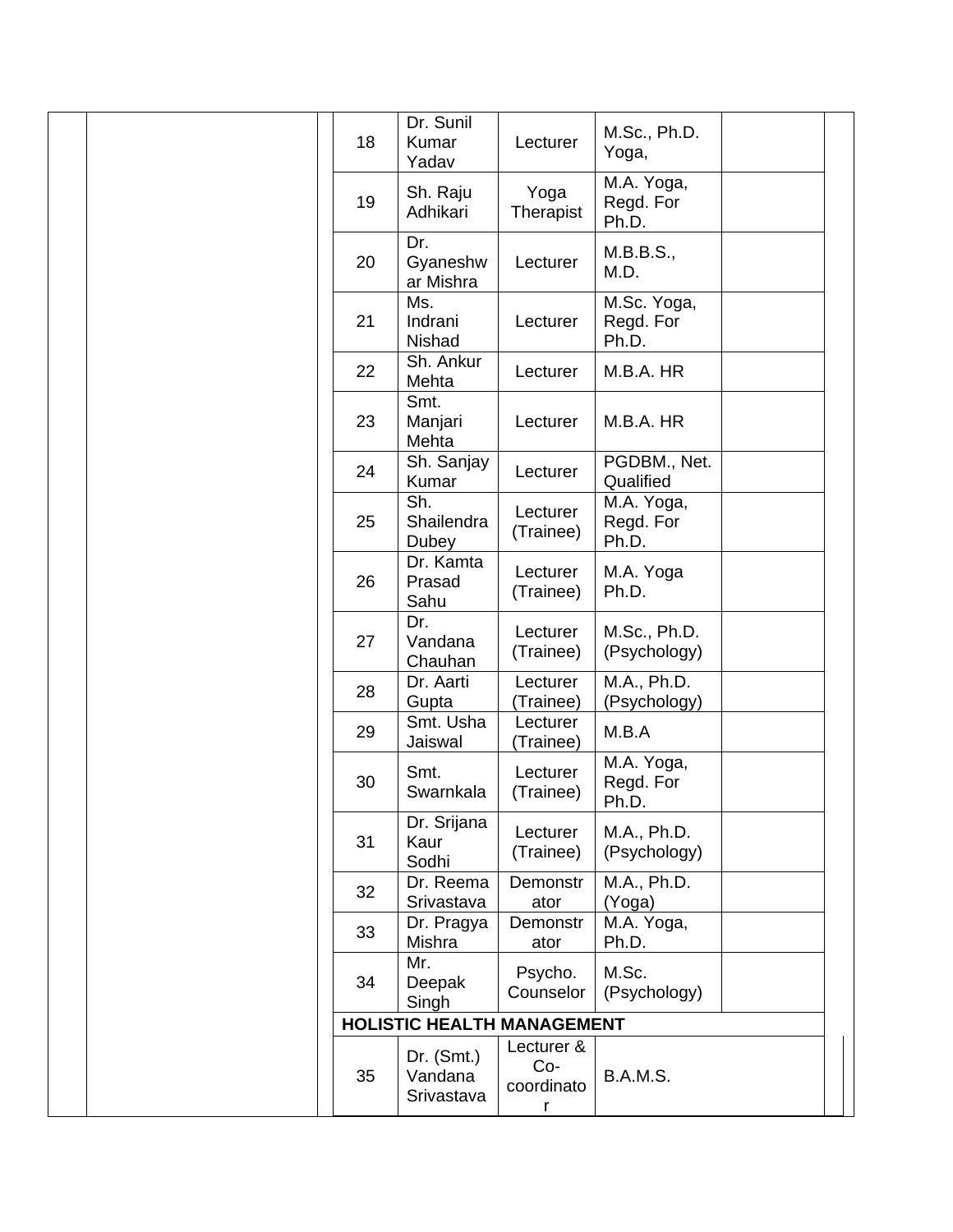|                  |                                 |                       | Dept. of INDIAN CULTURE & TOURISM STUDIES                                                                          |                |
|------------------|---------------------------------|-----------------------|--------------------------------------------------------------------------------------------------------------------|----------------|
| $\mathbf{1}$     | Dr. Mamta<br>Bhatnagar          | Prof. &<br>Head       | M.B.A.(HR),<br>Master in<br><b>Distance</b><br>Education,<br>Ph.D., U.G.C.<br>NET.                                 | 5              |
| $\overline{2}$   | Dr.<br>Ravindra<br>Singh        | Lecturer              | M.A., Ph.D.<br>(History)                                                                                           | $\overline{2}$ |
| 3                | Dr. Manoj<br>Kumar<br>Rao       | Lecturer              | M.A., Ph.D.<br>(History)                                                                                           | $\overline{2}$ |
| $\overline{4}$   | Dr.<br>Chhatram<br>Kaivartya    | Lecturer              | M.A. (History),<br>Dip. In<br>English                                                                              |                |
| 5                | Sh.<br>Minendra<br><b>Bisen</b> | Lecturer<br>(Trainee) | M.A., (ICTM)                                                                                                       | 1              |
| $6\phantom{1}$   | Sh.<br>Umakant<br>Indolia       | Lecturer<br>(Trainee) | M.A.(ICTM),<br>Regd. For<br>Ph.D.                                                                                  | 4              |
| $\overline{7}$   | Sh.<br>Arunesh<br>Parashar      | Lecturer<br>(Trainee) | M.A.(ICTM),<br>Regd. For<br>Ph.D.                                                                                  | $\overline{4}$ |
| 8                | Mrs.<br>Chetna<br>Yadav         | Lecturer<br>(Trainee) | M.A.(ICTM)                                                                                                         |                |
| $\boldsymbol{9}$ | Dr. Mona<br>Yadav               | Lecturer<br>(Trainee) | M.A., Ph.D.<br>(History)                                                                                           | 1              |
|                  |                                 |                       | Department of JOURNALISM & MASS COM.                                                                               |                |
| $\mathbf{1}$     | Sh.<br>Sukhnand<br>an Singh     | Reader                | B.Tec.<br>Agriculture<br>Eng. Master<br>of JMC, Regd.<br>For Ph.D.<br>(MC)                                         |                |
| $\overline{2}$   | Dr. Vijay<br>Mishra             | Lecturer              | M.A., Ph.D.<br>(Hindi)                                                                                             | $\mathbf{1}$   |
| 3                | Sh. Ajay<br>Nirala              | Lecturer              | M.A. English<br>& Yoga<br>Master in<br>JMC, Dip. In<br>International<br>Airlines &<br>Tourism, Regd<br>. For Ph.D. |                |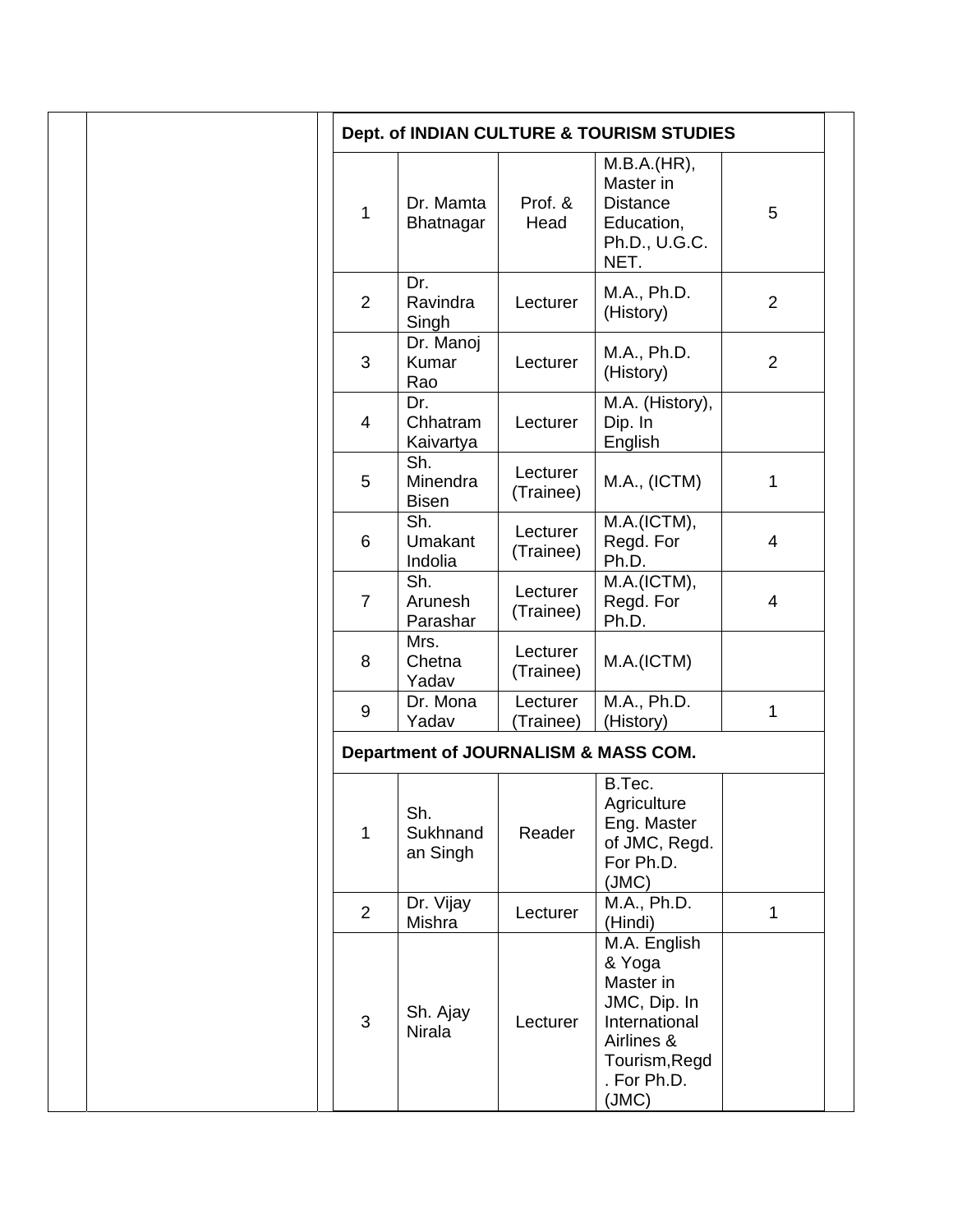| $\overline{4}$   | Ms. Smita<br>Vashistha                | Lecturer                   | M.A. in<br>Psychology &<br>Master in<br>JMC., Regd.<br>For Ph.D.<br>(JMC) |                |
|------------------|---------------------------------------|----------------------------|---------------------------------------------------------------------------|----------------|
| 5                | Ms.<br>Kanchan<br>Verma               | Lecturer<br>(Trainee)      | Master in<br><b>JMC</b>                                                   |                |
| 6                | Ms.<br>Pratibha<br>Katiyar            | Lecturer<br>(Trainee)      | Master in<br><b>JMC</b>                                                   |                |
|                  | <b>Department of ENGLISH</b>          |                            |                                                                           |                |
|                  |                                       |                            |                                                                           |                |
| $\mathbf{1}$     | Sh. B.P.<br>Upadhyay                  | Guest<br>Faculty           | M.A.<br>(English), B.Ed<br>., E.L.T.                                      |                |
| $\overline{2}$   | Dr. (Smt.)<br>Archana                 | Lecturer                   | M.A., Ph.D.<br>(English),<br>B.Ed.                                        | 1              |
| 3                | Smt.<br>Rajbala<br>Singh              | Lecturer                   | M.A. English<br>& Psy., B.Ed.                                             |                |
| $\overline{4}$   | Ms. Nisha<br>Jain                     | Training<br>Faculty        | M.A. English,<br>B.Ed.                                                    |                |
|                  | <b>Department of COMPUTER SCIENCE</b> |                            |                                                                           |                |
| $\mathbf{1}$     | Sh. Abhay<br>Saxena                   | Reader &<br>Head           | M.Sc., P.G.D.<br>Computer                                                 | $\overline{2}$ |
| $\overline{2}$   | Sh. Ambuj<br>Kumar                    | Lecturer                   | M.C.A.                                                                    |                |
| 3                | Sh.<br>Ashutosh<br>Sahu               | Lecturer                   | B.E.                                                                      |                |
| 4                | Sh. Ashish<br>Kumar<br>Sharma         | Lecturer                   | M.C.A.                                                                    |                |
| 5                | Sh.<br>Narendra<br>Sharma             | Lecturer                   | M.C.A.                                                                    |                |
| 6                | Sh. Madan<br>Mohan<br>Singh           | Lecturer                   | M.C.A.                                                                    |                |
| <b>Animation</b> |                                       |                            |                                                                           |                |
| $\overline{7}$   | Smt.<br>Kaveri Bali                   | Program<br>Coordinat<br>or | P.G.D.<br>Computer                                                        |                |
| 8                | Sh. Chinta<br>Raj                     | Lecturer/A<br>nimation     | B.Sc., Dip. In<br>An 3d                                                   |                |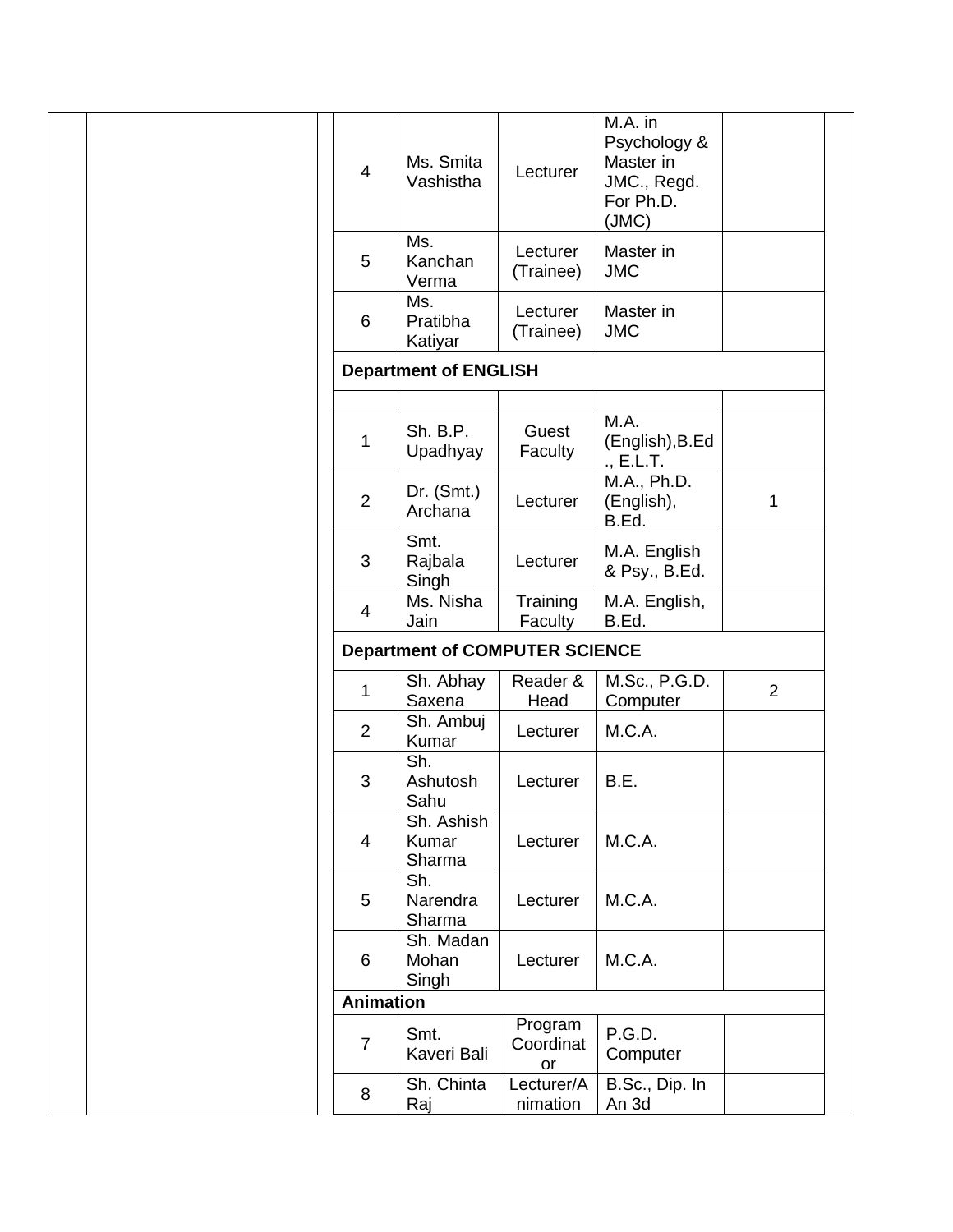| Tech.<br>Expert<br>Lecturer/A<br>nimation<br>B.Sc., Dip. In<br>Jigyashu<br>An 3d<br>Tech.<br>Expert<br><b>Department of RURAL MANAGEMENT</b><br>Sh. K.S.<br>Reader &<br>M.Sc.Ag.(Soil<br>Head<br>Sci.)<br>Sh. D.P.<br>B.E. (Mech.)<br>Lecturer<br>M.Sc. Ag.<br>(Bot.), Ph.D.<br>Dr. K.N. | Sh.<br>Tyagi<br>Singh |
|------------------------------------------------------------------------------------------------------------------------------------------------------------------------------------------------------------------------------------------------------------------------------------------|-----------------------|
|                                                                                                                                                                                                                                                                                          |                       |
|                                                                                                                                                                                                                                                                                          |                       |
|                                                                                                                                                                                                                                                                                          |                       |
|                                                                                                                                                                                                                                                                                          |                       |
|                                                                                                                                                                                                                                                                                          |                       |
|                                                                                                                                                                                                                                                                                          |                       |
|                                                                                                                                                                                                                                                                                          |                       |
|                                                                                                                                                                                                                                                                                          |                       |
|                                                                                                                                                                                                                                                                                          |                       |
|                                                                                                                                                                                                                                                                                          |                       |
|                                                                                                                                                                                                                                                                                          |                       |
|                                                                                                                                                                                                                                                                                          |                       |
| Lecturer<br>(Cytogenetics                                                                                                                                                                                                                                                                | Dubey                 |
|                                                                                                                                                                                                                                                                                          |                       |
| M.A. in                                                                                                                                                                                                                                                                                  |                       |
| Economics &                                                                                                                                                                                                                                                                              | Dr.                   |
| Shashikala<br>Lecturer<br>M.A., Ph.D.                                                                                                                                                                                                                                                    |                       |
| (Philosophy)                                                                                                                                                                                                                                                                             | Sahu                  |
| Pro. Dr.                                                                                                                                                                                                                                                                                 |                       |
| M.Sc. (Bot.),<br>Lecturer                                                                                                                                                                                                                                                                | Karan                 |
| Ph.D.                                                                                                                                                                                                                                                                                    | Singh                 |
| <b>School of Education</b>                                                                                                                                                                                                                                                               |                       |
| M.A., M.Ed.,                                                                                                                                                                                                                                                                             |                       |
| Dr. R.P.                                                                                                                                                                                                                                                                                 |                       |
| <b>Director</b><br>Ph.D.(Edu.),<br>Karmyogi                                                                                                                                                                                                                                              |                       |
| Dip. Linguistic                                                                                                                                                                                                                                                                          |                       |
| Prof. &<br>Dr. B. D.<br>M.A., M.Ed.,                                                                                                                                                                                                                                                     |                       |
| Sharma<br>Head<br>Ph.D.(Edu.)                                                                                                                                                                                                                                                            |                       |
| M.A. English,<br>Dr. Mamta<br>Lecturer                                                                                                                                                                                                                                                   |                       |
| P.hd. Edu.                                                                                                                                                                                                                                                                               | Arora                 |
|                                                                                                                                                                                                                                                                                          | Dr.                   |
| Goverdhan<br>M.A., Ph.D.<br>Lecturer                                                                                                                                                                                                                                                     |                       |
|                                                                                                                                                                                                                                                                                          |                       |
| (History)                                                                                                                                                                                                                                                                                | Lal                   |
| Sageetra                                                                                                                                                                                                                                                                                 |                       |
| M.A.                                                                                                                                                                                                                                                                                     | Smt.                  |
| Lecturer<br>Edu., B.Ed.                                                                                                                                                                                                                                                                  | Prijma                |
| Dr. Puran<br>M.A.,                                                                                                                                                                                                                                                                       |                       |
| P.hd.Hindi,<br>Lecturer                                                                                                                                                                                                                                                                  | Chand                 |
| M.ed.                                                                                                                                                                                                                                                                                    | Nema                  |
| Sh. Atul                                                                                                                                                                                                                                                                                 |                       |
| Lecturer                                                                                                                                                                                                                                                                                 | Mishra                |
| <b>Department of Sanskrit &amp; Theology</b>                                                                                                                                                                                                                                             |                       |
|                                                                                                                                                                                                                                                                                          |                       |
| Books-16,<br>M.A., P.h.d.                                                                                                                                                                                                                                                                | Prof.                 |
| Prof. &<br>Radhey<br>Artcles-<br>Vijakarna<br>16,<br>Head<br>charya                                                                                                                                                                                                                      | Shyam                 |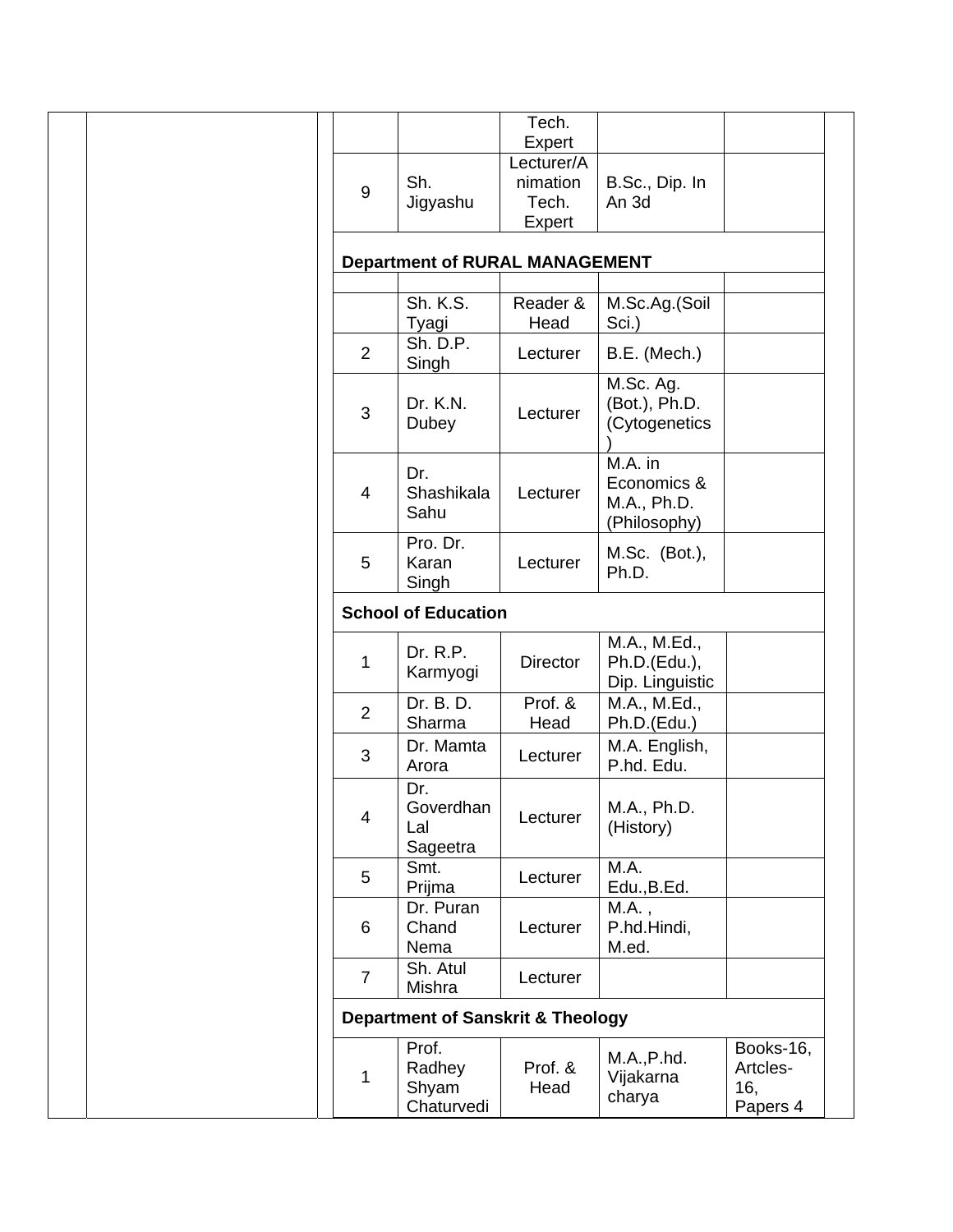| $\overline{2}$ | Dr. Indresh<br>Pathik                        | Lecturer                              | M.A.<br>,Ph.d., M.S.W.                  |  |
|----------------|----------------------------------------------|---------------------------------------|-----------------------------------------|--|
| 3              | Dr. Gayatri<br>Kishor                        | Lecturer                              | M.A.<br>,Ph.d.,L.L.B.                   |  |
| 4              | Dr.<br>Tankeshw<br>ari Patel                 | Lecturer                              | M.A.<br>,Ph.d., L.L.B.                  |  |
| 5              | Sh.<br>Mahendra<br>Sharma                    | Lecturer &<br>$Co-$<br>ordinator      | B.Sc. A.M.I.E.                          |  |
| 6              | Sh.<br>Durgesh<br>Dwivedi                    | Lecturer                              |                                         |  |
| $\overline{7}$ | Dr. Sneh<br>Lata<br>Pathak                   | Lecturer                              | M.A., Ph.D.<br>(Philosophy)             |  |
| 8              | Sh.<br>Rajendra<br>Yaduvansh                 | Lecturer                              | M.A.                                    |  |
| 9              | Sh. Shiv<br>Narayan                          | Lecturer                              | M.A. Ph.D.<br>Music,                    |  |
| 10             | Sh. Sunil<br>Khajuria                        | Lecturer                              | M.A. History                            |  |
|                | <b>Department of SCIENTIFIC SPIRITUALITY</b> |                                       |                                         |  |
| 1              | Prof. B.P.<br>Shukla                         | Prof. &<br>Head                       | M.Sc.<br>Physics,<br>Regd. For<br>Ph.D. |  |
| $\overline{2}$ | Dr.<br>Shambhavi<br>Mishra                   | Lecturer/C<br>hief<br>Coordinat<br>or | M.Sc.<br>Physics,<br>Ph.D.              |  |
| 3              | Mr.<br>Rakesh<br>Verma                       | Lecturer                              | M.Sc. Yoga,<br><b>LLB</b>               |  |
| $\overline{4}$ | Dr. (Mrs.)<br>Artee<br>Verma                 | Lecturer                              | Ph.D. Maths                             |  |
| 5              | Dr. Pooja<br>Kaushik                         | Lecturer                              | Ph.D.<br>Psychology                     |  |
|                |                                              |                                       |                                         |  |
|                | <b>Department of LIFE MANAGEMENT</b>         |                                       |                                         |  |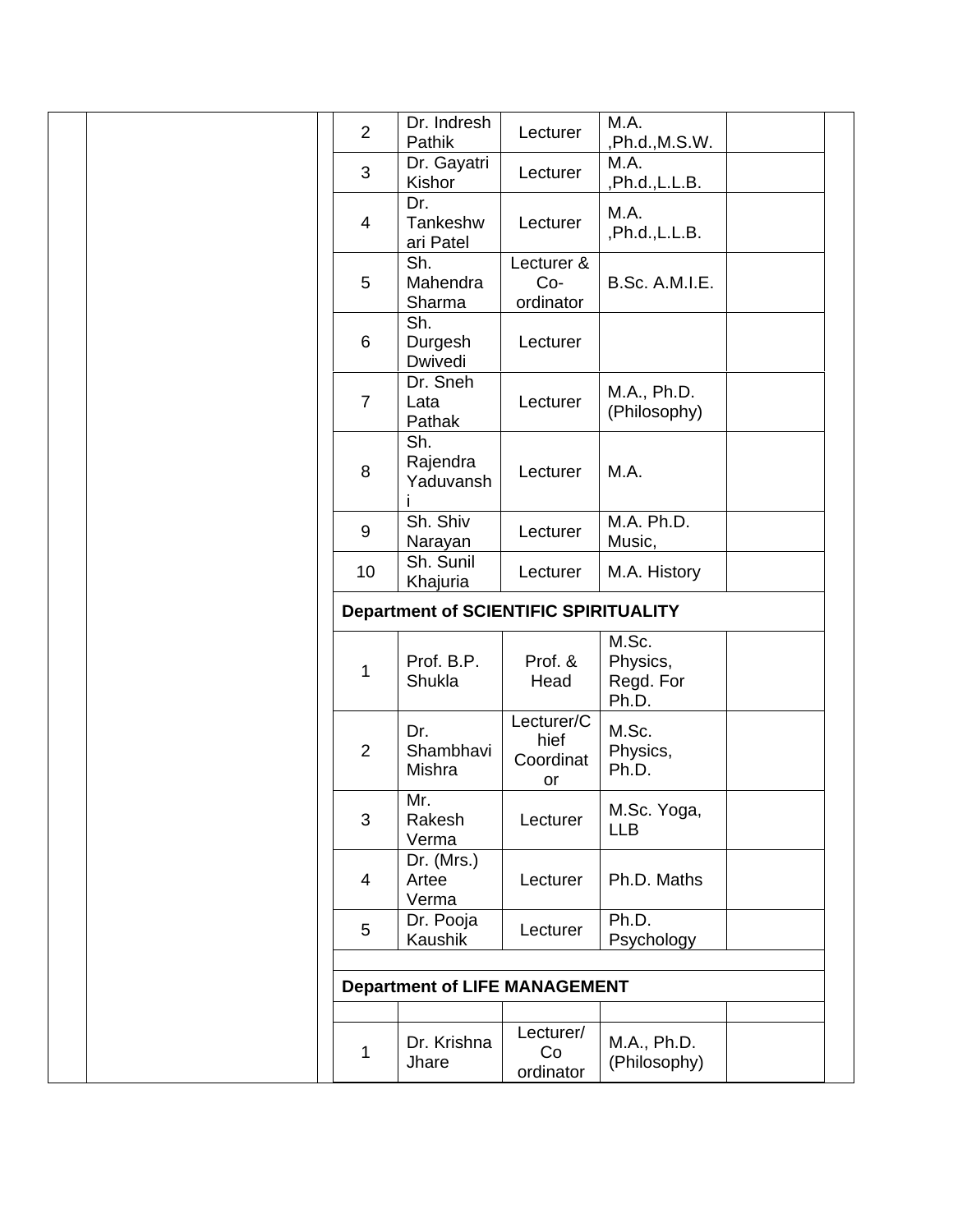|    |                                                                                                                                        |                                                                                                                                                                                                                                                                                                                                                 | $\overline{2}$                                                                                    | Singh<br>Lodhi    | Ms. Pragya     | Lecturer<br>(Trainee) | M.A. Yoga,<br>Regd. For<br>Ph.D. (Yoga) |                     |  |  |
|----|----------------------------------------------------------------------------------------------------------------------------------------|-------------------------------------------------------------------------------------------------------------------------------------------------------------------------------------------------------------------------------------------------------------------------------------------------------------------------------------------------|---------------------------------------------------------------------------------------------------|-------------------|----------------|-----------------------|-----------------------------------------|---------------------|--|--|
| 32 | Whether the faculty<br>members organised or<br>attended International /<br>National Conferences,<br>Workshops,<br>if so, give details. |                                                                                                                                                                                                                                                                                                                                                 | Details are given at Annexure-X<br>Sanskriti Vishwavidyalaya has developed<br>linkages and<br>Dev |                   |                |                       |                                         |                     |  |  |
| 33 | Linkages with other<br>Institutions (National &<br>International, give details)                                                        | interaction with prestigious International Institutions with a view to<br>continuously upgrade the programmes and exchange of knowledge<br>and faculty sharing by scientist and faculty for collaborative<br>research. Some of the important on-going collaborations are as<br>under:-<br>1) <b>National</b> : NIL                              |                                                                                                   |                   |                |                       |                                         |                     |  |  |
|    |                                                                                                                                        | 2) International:<br>International<br>Institute of Vedic<br>Science,<br>Berlin,<br>a)<br>Germany<br>b) Maimonidas University, Buenos Aires, Argentina<br>c) Yujhni Institute of Management, Krasnodar, Russia<br>d) Institute of Cancer & Genetics, Krasnodar, Russia<br>e) Jiangxi University Traditional Chinese Medicine,<br>Nanchang, China |                                                                                                   |                   |                |                       |                                         |                     |  |  |
| 34 | Whether Non-teaching staff<br>appointed, if yes, give<br>details.                                                                      |                                                                                                                                                                                                                                                                                                                                                 |                                                                                                   | <b>SI.N</b><br>0. |                | <b>Name</b>           |                                         | <b>Desigantion</b>  |  |  |
|    |                                                                                                                                        |                                                                                                                                                                                                                                                                                                                                                 |                                                                                                   | 1                 |                | Sh. Sandeep Kumar     | Registrar                               |                     |  |  |
|    |                                                                                                                                        |                                                                                                                                                                                                                                                                                                                                                 |                                                                                                   | 2                 |                | Dr. Kalpana Gayakwad  | Librarian                               |                     |  |  |
|    |                                                                                                                                        |                                                                                                                                                                                                                                                                                                                                                 |                                                                                                   | 3                 | Sh. J.P. Asati |                       | Dy. Registrar                           |                     |  |  |
|    |                                                                                                                                        |                                                                                                                                                                                                                                                                                                                                                 |                                                                                                   | 4                 |                | Sh. Ram Mahesh Mishra | <b>Joint Director</b>                   |                     |  |  |
|    |                                                                                                                                        |                                                                                                                                                                                                                                                                                                                                                 |                                                                                                   | 5                 |                | Adv. Kiran Kapoor     | Law Officer                             |                     |  |  |
|    |                                                                                                                                        |                                                                                                                                                                                                                                                                                                                                                 |                                                                                                   | 6                 |                | Sh. Baldau Devangan   |                                         | I/C Asst. Registrar |  |  |
|    |                                                                                                                                        |                                                                                                                                                                                                                                                                                                                                                 |                                                                                                   | $\overline{7}$    |                | Sh. Narendra Singh    | P.S. to Chancellor                      |                     |  |  |
|    |                                                                                                                                        |                                                                                                                                                                                                                                                                                                                                                 |                                                                                                   | 8                 |                | Sh. Dinesh Sharma     | P.S. to Chancellor                      |                     |  |  |
|    |                                                                                                                                        |                                                                                                                                                                                                                                                                                                                                                 |                                                                                                   | 9                 |                | Sh. Gopal Rajak       | P.S. to Chancellor<br>P.S. to Vice      |                     |  |  |
|    |                                                                                                                                        |                                                                                                                                                                                                                                                                                                                                                 |                                                                                                   | 10                |                | Sh. Ashwini Kumar     | Chancellor                              |                     |  |  |
|    |                                                                                                                                        |                                                                                                                                                                                                                                                                                                                                                 |                                                                                                   | 11                |                | Sh. Girijesh Mishra   | Office Asst.                            |                     |  |  |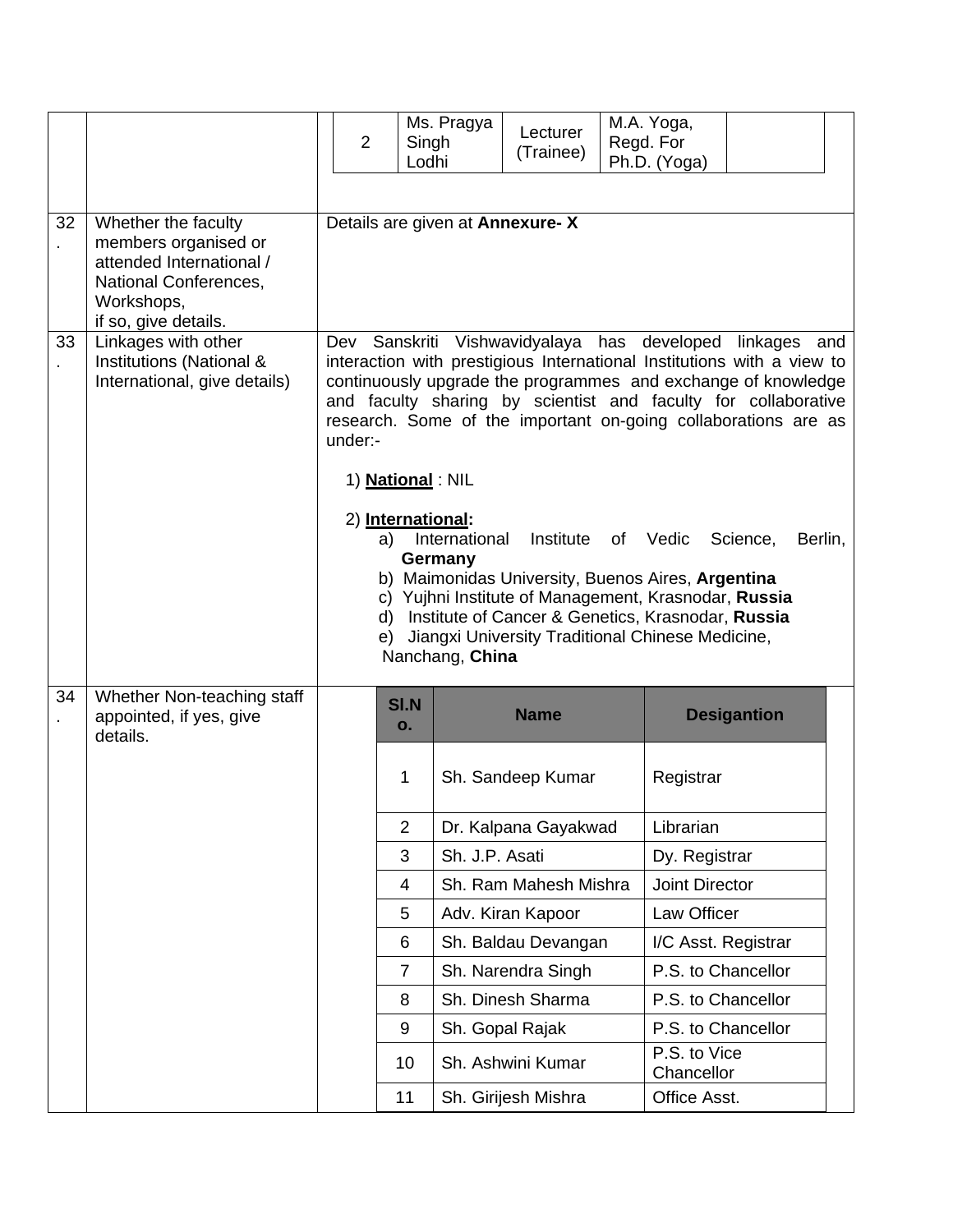| 12 | Sh. Rajendra Singh<br>Chauhan | Deputy Librarian                         |
|----|-------------------------------|------------------------------------------|
| 13 | Sh. Pushapraj Nayak           | <b>Assistant Librarian</b>               |
| 14 | Mrs. Kusum Gupta              | Warden                                   |
| 15 | Sh. Rampratap Yadav           | Receptionist                             |
| 16 | Sh. Krishna Chaudhary         | Professional<br>Assistant                |
| 17 | SMT. Chitra Yadav             | Office Asst.                             |
| 18 | Sh. Manoj Kumar<br>Srivatava  | Office<br>Asst./Computer Opr.            |
| 19 | Sh. Goverdhan Dhakar          | Professional<br>Assistant                |
| 20 | Sh. Phoolchand Sahu           | Office Asst.                             |
| 21 | Sh. Yogi Raj                  | Lab Assistant                            |
| 22 | Smt. Vandana Mahajan          | Office Asst.                             |
| 23 | Sh. Bhupendra Mandal          | Hardware Technician                      |
| 24 | Sh. Radheshyam Soni           | <b>Assistant Accountant</b>              |
| 25 | Sh. Manoranjan                | Lab Assistant &<br><b>Sports Officer</b> |
| 26 | Sh. Manish Gupta              | Office Asst.                             |
| 27 | Mr. Naresh Nautiyal           | Office Asst.                             |
| 28 | Sh. Prabhakar Satyarthi       | Data Entry Operator                      |
| 29 | Sh. Mukesh Chandra            | Hardware Technician                      |
| 30 | Sh. Manmohan Nautiyal         | Hardware Technician                      |
| 31 | <b>Shriram Sonare</b>         | Office Asst.                             |
| 32 | Sh. Surendra Kumar<br>Yadav   | <b>Office Assistant</b>                  |
| 33 | Km. Hemlata                   | <b>Office Assistant</b>                  |
| 34 | Sh. Raju Singh Diwan          | Assistant (J.D.<br>Office)               |
| 35 | Sh. Kamal Kishor Yadav        | Office Asst.                             |
| 36 | Sh. Nand Kumar Pandey         | Lab Assistant                            |
| 37 | Sh. Dilip Shukla              | Assistant (J.D.<br>Office)               |
| 38 | Sh. Satish Kaivertya          | Office Asst.                             |
| 39 | Sh. Vikash Yadav              | Office Asst.                             |
| 40 | Sh. Tomesh Nirmalker          | Office Asst.                             |
| 41 | Sh. Yugal Kishore             | Office Asst.                             |
| 42 | Sh. R. K. Gupta               | Office Asst.                             |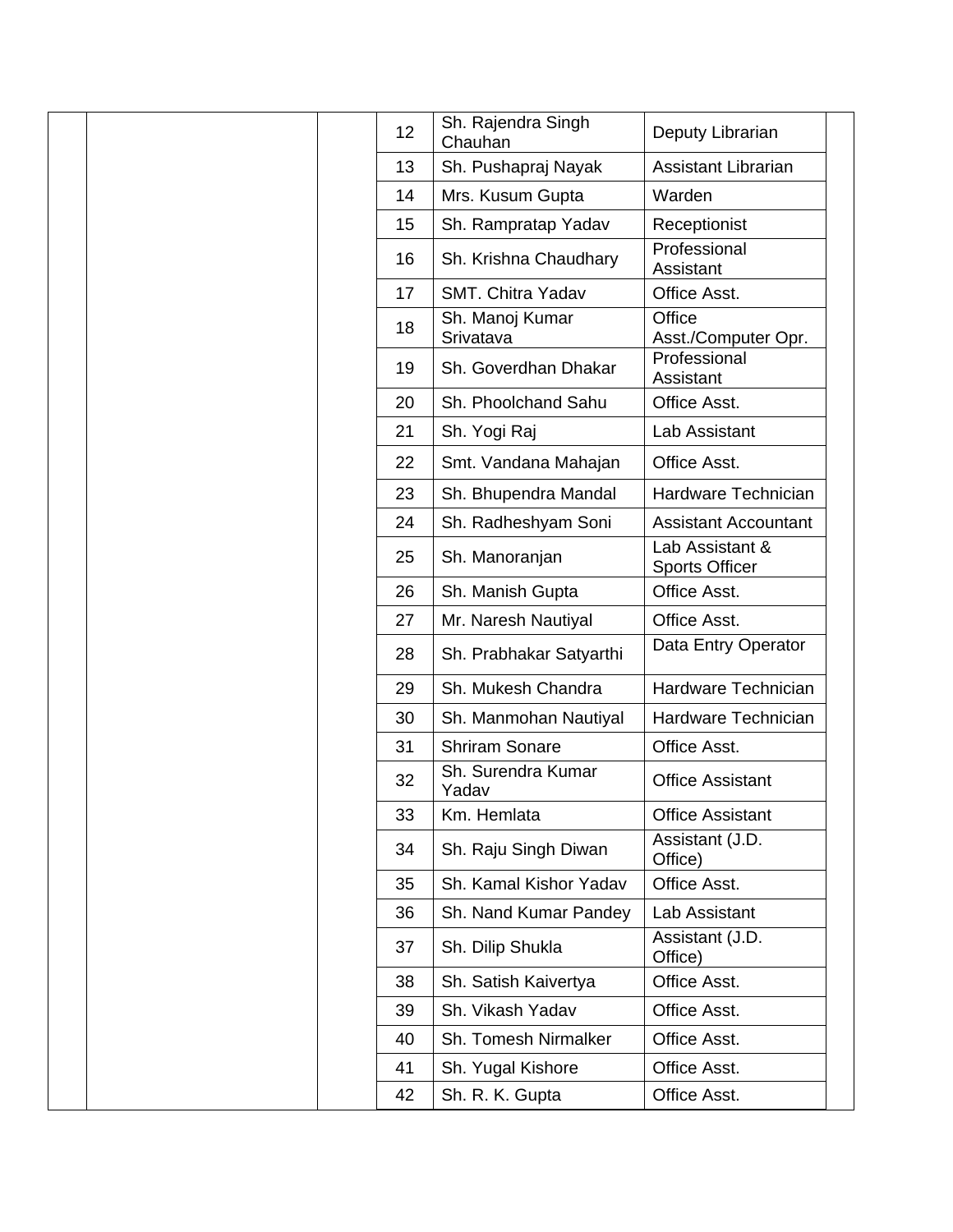|    |                                                                          |                                                                                                                                                                                                                                                                                                                                                                                                                                                                         | 43                                               | Sh. Anuj Huja                                                                                                                                                  | Office Asst.                      |  |
|----|--------------------------------------------------------------------------|-------------------------------------------------------------------------------------------------------------------------------------------------------------------------------------------------------------------------------------------------------------------------------------------------------------------------------------------------------------------------------------------------------------------------------------------------------------------------|--------------------------------------------------|----------------------------------------------------------------------------------------------------------------------------------------------------------------|-----------------------------------|--|
|    |                                                                          |                                                                                                                                                                                                                                                                                                                                                                                                                                                                         | 44                                               | SMT. Shilpi Huja                                                                                                                                               | Office Asst.                      |  |
|    |                                                                          |                                                                                                                                                                                                                                                                                                                                                                                                                                                                         | 45                                               | Sh. Amit Shukla                                                                                                                                                | Asst. Receptionist                |  |
|    |                                                                          |                                                                                                                                                                                                                                                                                                                                                                                                                                                                         | 46                                               | Smt. Arti Kaivertya                                                                                                                                            | I/c Cultural Activities<br>(Girl) |  |
| 35 | Whether Institution is<br>following UGC pay scales<br>for teaching staff | No, Faculty and staff are working on time donation and subsistence<br>allowance basis as provided under chapter 17 of the statutes of the<br>university. (Annexure-XI)                                                                                                                                                                                                                                                                                                  |                                                  |                                                                                                                                                                |                                   |  |
| 36 | Facilities for faculty and<br>staff                                      | The following facilities are being provided to the faculty &<br>staff:<br>1) Free moderately furnished residential accommodation<br>2) Free of cost uninterrupted water & power supply<br>Indoor & Outdoor sports facility<br>3)<br>4)<br>Gymnasium<br>5) Canteen at subsidized rates<br>In campus Laundry Facility<br>6)<br>7) General/Grocery Store at subsidized rates<br>8) Group Insurance Facility<br>9) Free of cost Internet Facility at residence & university |                                                  |                                                                                                                                                                |                                   |  |
| 37 | <b>Facilities for students</b>                                           | Following facilities are available for the students in the campus:<br>Separate Hostels for Boys and Girls with nominal<br>1)<br>charges<br>Separate Mess Facility for Boys and Girls at subsidized<br>2)<br>rates<br>Indoor and Outdoor Games facilities<br>3)<br>4) Recreation Facilities (TV with DTH Connection)<br>5) Canteen on subsidized rates<br>6) General Store on subsidized rates                                                                           |                                                  |                                                                                                                                                                |                                   |  |
| 38 | Sport and games facilities<br>with details                               |                                                                                                                                                                                                                                                                                                                                                                                                                                                                         | 1)<br>3)<br>4)<br>5) Carom<br>6) Chess           | The following sports & games facilities are available in the campus:<br>Cricket<br>2) Volley Ball<br><b>Basket Ball</b><br><b>Table Tennis</b><br>7) Gymnasium |                                   |  |
| 39 | Hostel facilities available, if<br>any.                                  |                                                                                                                                                                                                                                                                                                                                                                                                                                                                         |                                                  | Yes, 100% residential status. Separate hostel facility for boys &<br>girls against only nominal charges.                                                       |                                   |  |
| 40 | Other facilities available at<br>the Institute(s) give details.          | Dispensary                                                                                                                                                                                                                                                                                                                                                                                                                                                              | <b>Amenity Center</b><br><b>Canteen Facility</b> |                                                                                                                                                                |                                   |  |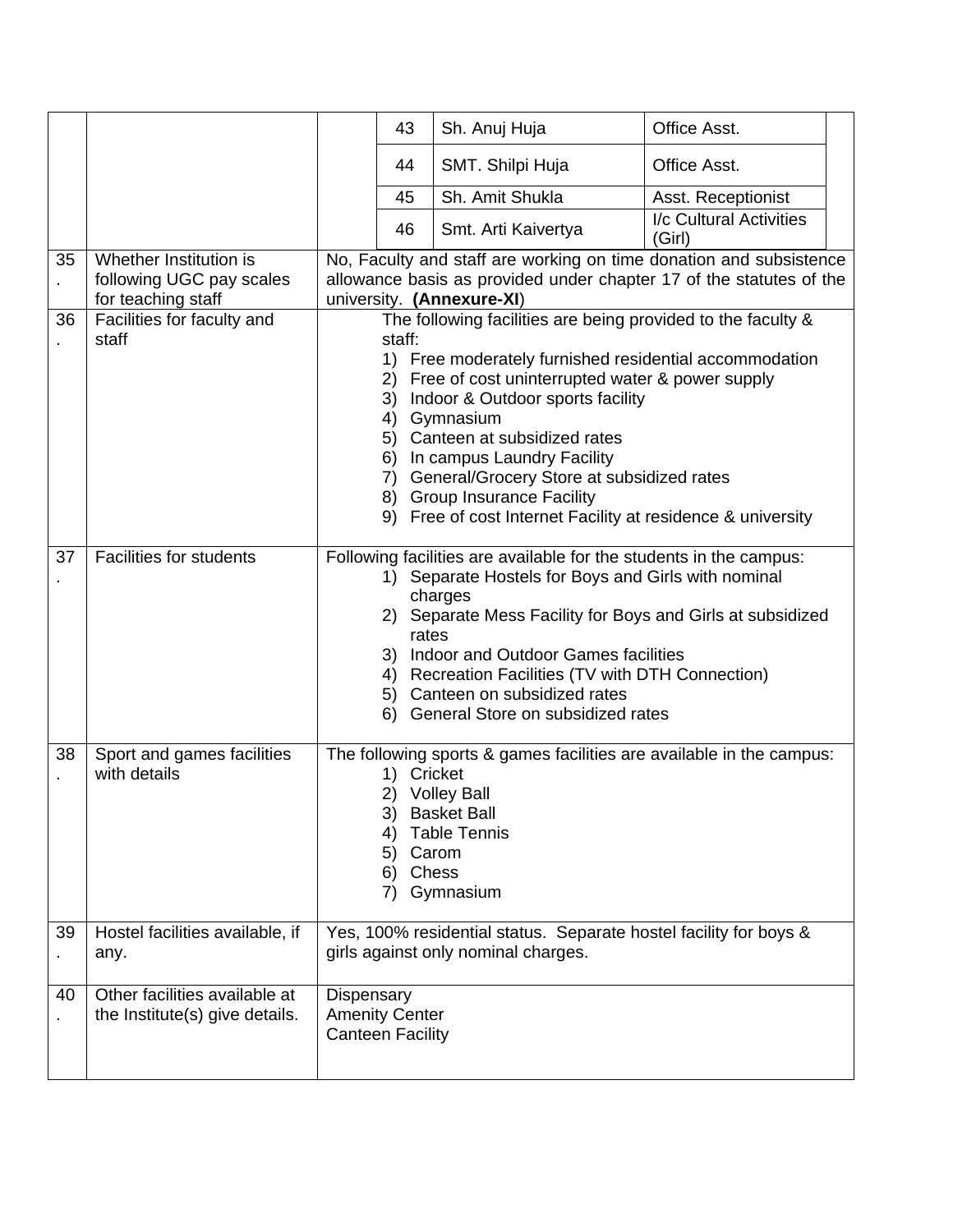## **IV. Observations of the Committee:**

**The Committee after going through the academic and other infrastructure of the university makes the following observations:** 

- **a) The effort of the management to combine modern education based on traditional Indian values with the help of ideologically devoted teachers is creating a new generation of students with strong nationalistic view.**
- **b) The library of the university is sufficient enough to cater for the various courses conducted by the university.**
- **c) In academic arena the university has tried to deviate from the traditional courses to revive Indian Academic Approach where they are successful to a great extent. The Committee found that the new approach has takers in the form of campus selections.**
- **d) The Committee considers this university as a model experiment in the area of 'Time Donation' and 'Life Donation' for appointing teaching and non-teaching staff which started in 2002 and continued to sustain successfully and grow strength to strength till today.**
- **e) The laboratories of the university are well equipped, specially the Computer Lab is praise worthy. The university academics has tried its hand on the modern subjects like, Animation successfully.**
- **f) The building infrastructure of the university available for academic and cultural activities is spacious and well furnished.**
- **g) The university has up to date Gymnasium and big separate hostels for male and female students to accommodate all the admitted students.**
- **h) The teaching faculties for various courses are in place. The teacher-student ratio is 1:7. In new courses, the university is taking the help of senior retired teachers in newly introduced courses. Young teachers are also involved in these courses, who are in the process of attaining prescribed qualifications. Since the university is based on specific traditional ideology, most of the teachers, though qualified, are working as volunteers without asking for the UGC pay scales. The Committee in its interaction with the faculty found that the teachers are fully satisfied with the facilities, provided by the management like free boarding and lodging, free medical facilities, group insurance and time to time financial support for major events in the family. The teachers were found quite dedicated and committed to train their students for promotion of Indian values and ethos.**
- **i) The Committee interacted with the students and found them to be well equipped in their branches of learning and having high level of confidence.**
- **j)** In its interaction member with the non teaching staff, the Committee found that staff **is focused, devoted, satisfied with the facilities available to them and committed to the academic ideology of the university. Many of the staff members have devoted their life for the services of this university.**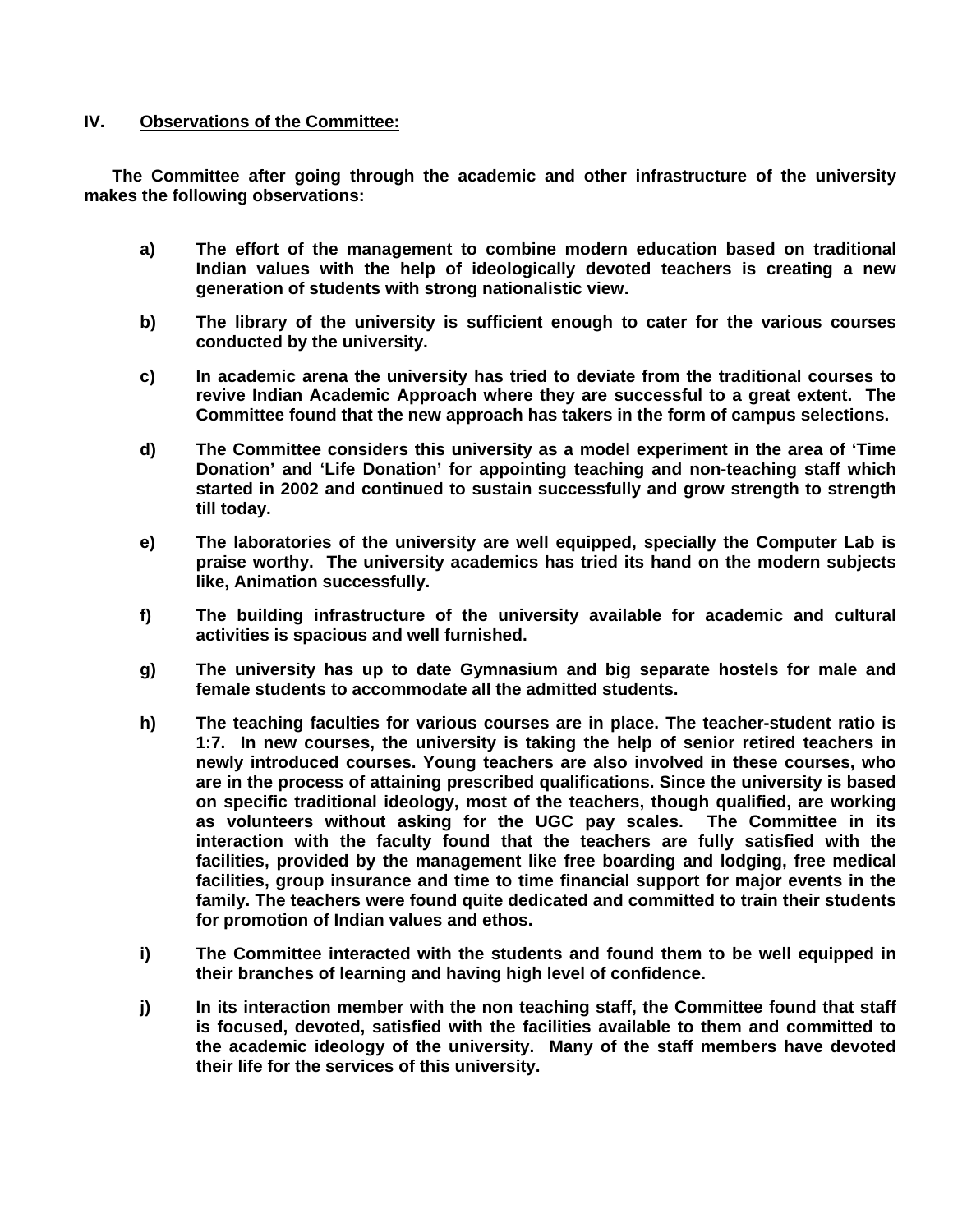- **k) The Committee found that there is utmost cohesive atmosphere and mutual cooperation among all units of the university. The Vice Chancellor was found to be leading his team successfully with support, appreciation and respect from all the stake holders of the university.**
- **V. Suggestions of the Committee :** 
	- **a) Looking to the rapid expansion of the academic activities, the University should create a separate Examination wing headed by Controller of Examination or Registrar (Evaluation).**
	- **b) The courses should be updated / reviewed from time to time.**
	- **c) All four Faculties of the university should have specific Departments/Schools and each Department/School should have specific subjects/courses with provision for introducing interdisciplinary course/s.**
	- **d) Special arrangements should be made for teaching of Sanskrit, English and other Indian languages wherever it is essential.**
	- **e) Special arrangements should be made for deputing the faculty or organizing Refresher Course/Orientation Programme for newly appointed teachers.**
	- **f) Sports activities need more encouragement in the light of rising national competition levels.**
	- **g) University should organise Workshops / Seminars and Conferences to constantly expose the students to scholars in respective subjects and also to update in the concerned subject to raise their academic level.**
	- **h) Periodical / Research Journal of university needs to be started.**
	- **i) UGC may be approached to start NET in new courses run by the university.**
	- **j) University must undertake academic publications in the new / novel courses initiated by it.**
	- **k) The Committee find the potentiality of the university to develop as Centre of Excellence in Yoga. Therefore, the School of Yoga and Health should be promoted as Centre of Excellence in Yoga by following all national standards with respect to nomenclature of the courses, curriculum development, teaching modules and methods, evaluation procedures etc.**